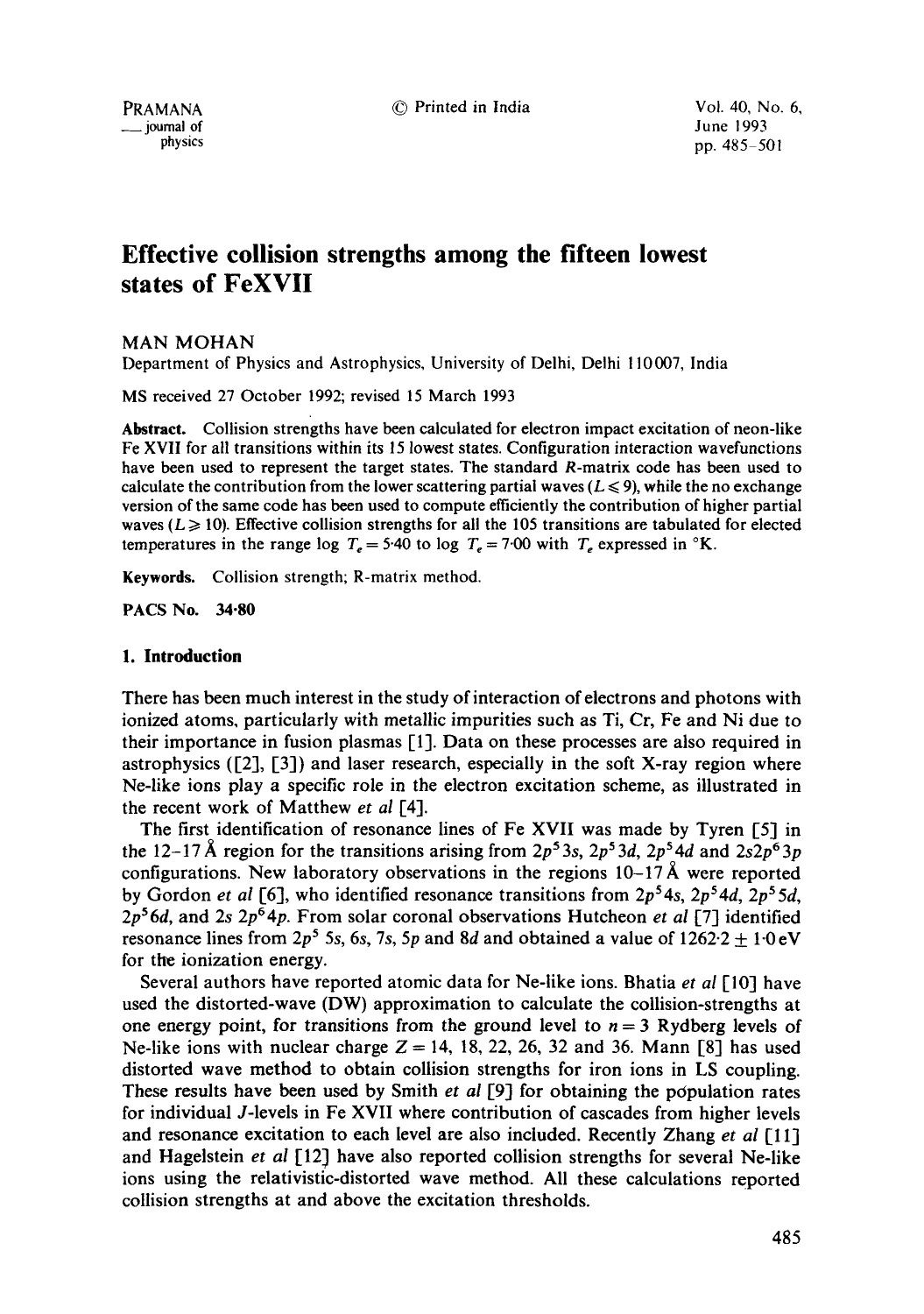## *Man Mohan*

In the present work, we have used the R-matrix method  $[13]$ , used successfully by various authors  $\lceil 14 \rceil$ . This allows us to include explicitly the effect of resonances which play an important role and do not appear in the earlier DW calculations. These resonances converge to all the target states which are included in the calculations. We have performed a 15-state  $2s^2$   $2p^6$  ( ${}^{1}S^e$ ),  $2s^2$   $2p^5$  3s ( ${}^{1,3}P^0$ ),  $2s^2$   $2p^5$  3p ( ${}^{1,3}S^e$ , <sup>1,3</sup>  $P^e$ , <sup>1,3</sup> $D^e$ ),  $2s^2$   $2p^5$   $3d$  (<sup>1,3</sup> $P^0$ , <sup>1,3</sup> $D^0$ , <sup>1,3</sup> $F^0$ ) calculation in which the states are represented by configuration-interaction (CI) wavefunctions. The effective collision strengths, obtained by averaging the collision strengths over a Maxwellian distribution for the velocity of the incident electron, are tabulated over a wide range of temperatures.

We have used the standard R-matrix code of Berrington *et al* [15,16] for the low partial wave ( $L \le 9$ ) and the no-exchange R-matrix program recently developed by Burke *et al* [17] for partial waves  $10 \le L \le 40$ . In addition, for optically allowed transitions, a 'top-up' procedure based on the sum rule of Burgess *et al* 1-18] has been used to account approximately for  $L > 40$ .

#### **2. Target calculations**

Using the general CI code CIV3 [19], Hibbert *et al* [20] have calculated CI wave-functions of all the states of the form  $[1s^2]$   $2s^22p^6$ ,  $2s^22p^53l$ ,  $2s2p^63l$  ( $l = s$ , p, d) for many ions of the neon isoelectronic sequence, including Fe XVII. In the present scattering calculation, the fifteen lowest ionic states belonging to the ground  $2s^2 2p^6$ and the  $n = 3$  R  $2s^2$   $2p^5$  3*l* ( $l = s, p, d$ ) configurations are represented by restricted CI expansions, which include the most important configurations while keeping the scattering calculation tractable.

The wavefunctions are represented by an expansion of the form

$$
\Psi(LS) = \sum_{i=1}^{M} a_i \phi_i(\alpha_i LS)
$$
 (1)

where the single configuration function  $\phi_i$  is constructed from one electron orbitals, whose angular momenta are coupled as specified by  $\alpha_i$  to form total L and S common to the M configurations. The radial part of each orbital is written as a linear combination of normalized Slater-type orbitals:

$$
P_{nl} = \sum_{i=1}^{k} b_i \left[ \frac{(2\zeta_i)^{2p_i+1}}{(2p_i)!} \right]^{1/2} r^{pl} \exp(-\zeta_i \tau)
$$
 (2)

The parameters  $b_i$  and  $\zeta_i$  in (2) and the mixing coefficients  $\alpha_i$  in (1) are determined variationally as described by Hibbert *et al* [20].

In order to represent in a balanced way the ground and all the  $n = 3$  R states, we used eight orthogonal one-electron orbitals Is, 2s, 3s, 3p, 4p, 3d and 4d. The ls, 2s and 2p orbitals were initially chosen as the Hartree-Fock orbitals for the ground  $2P^{\circ}$  state of the fluorine-like Fe XVIII ion  $[21]$ , with the 1s and 2s functions kept frozen throughout the calculation. The 3s function was first optimized on the energy of the lowest  $2p^5$  3s  $3p^0$  Rydberg state of Fe XVII. The 2p was then reoptimized on the same state. Since the new 2p function is not the best one to represent the  $2s^2 2p^6 1S^e$ ground state, we introduced a  $3p$  function to compensate for this, optimizing its parameters by minimizing the lowest energy eigenvalue in the  $(2s^2 2p^6 + 2s^2 2p^5)$ 3p) <sup>1</sup>S<sup>e</sup> subspace. This 3p function then provided some flexibility to represent the '2p'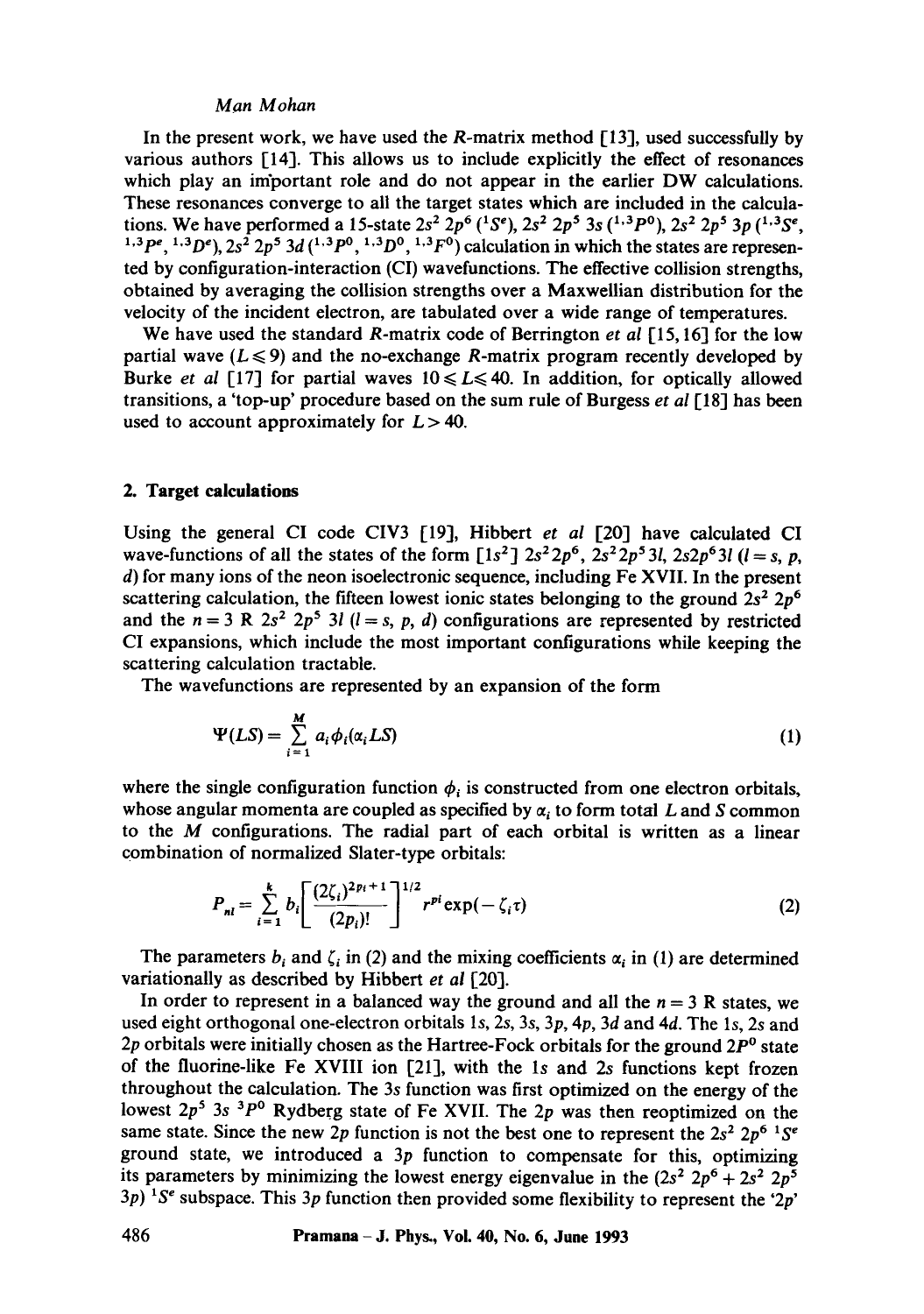orbitals optimal for the different target states. The 4p orbital was optimized on the lowest eigenvalue in the  $(2p^5 3p + 2p^5 4p)^{3}S^e$  subspace. The 3d function was chosen to optimize the lowest energy eigenvalue arising from the configuration  $(2s^2 2p^5)$  $3s + 2s$  3d  $2p^5$  3s) <sup>3</sup>P<sup>o</sup>, in order to account for the important s - d angular correlation. Finally, the 4d orbital was optimized by minimizing the lowest eigenvalue in the subspace  $(2p^5 \ 3d + 2p^5 \ 4d)^3 D^0$ .

Table 1 lists the optimized parameters  $b_i$ ,  $p_i$  and  $\zeta_i$  for the 3s, 2p, 3p, 4p, 3d and 4d orbitals. Table 2 gives the restricted list of configurations included in the scattering calculation to represent the 15 target states, which are indexed in the order of increasing energy. Table 3 shows that the excitation thresholds, calculated with these fairly simple wavefunctions, agree reasonably well with the experimental results of Corliss and Sugar [22]

| Orbital | Clementi coefficient<br>$b_i$ | Power of r<br>$P_i$     | Exponent<br>$\zeta_i$ |
|---------|-------------------------------|-------------------------|-----------------------|
| 3s      | 0.22133                       | 1                       | 19.36686              |
|         | 1.05835                       | 2                       | 8.35550               |
|         | 1.54150                       | 3                       | 6.25763               |
| 2p      | 0.67008                       | $\overline{2}$          | 10.56569              |
|         | 0.14765                       | $\overline{2}$          | 16.31110              |
|         | 0.19773                       | $\overline{c}$          | 9.50033               |
|         | 0.00222                       | $\overline{2}$          | 33.58497              |
| 3p      | 2.28634                       | $\overline{\mathbf{c}}$ | 9.19396               |
|         | $-2.66353$                    | 3                       | 9.55422               |
| 4p      | 1.84875                       | $\overline{2}$          | 9.28200               |
|         | $-3.17109$                    | 3                       | 9.27711               |
|         | 1.96310                       | 4                       | 7.02789               |
| 3d      | 1.00000                       | 3                       | 12.10647              |
| 4d      | 0.60994                       | 3                       | 12.97180              |
|         | $-1.13602$                    | 4                       | 7.04955               |

**Table 1.** Value of Parameters  $b_i$ ,  $p_i$ , and  $\zeta_i$  for bound orbitals of Fe XVII.

|  | Table 2. Configurations used in the CI expansion of Fe XVII target state. |  |  |  |  |  |  |  |
|--|---------------------------------------------------------------------------|--|--|--|--|--|--|--|
|--|---------------------------------------------------------------------------|--|--|--|--|--|--|--|

| Target<br>states | State<br>number | Configurations used                                                                                   |
|------------------|-----------------|-------------------------------------------------------------------------------------------------------|
| 1S <sup>e</sup>  | 1.9             | $[1s^2]$ $2s^2$ $2p^6$ , $2s^2$ $2p^5$ $3p$ , $2s^2$ $2p^5$ $4p$ , $2s$ $2p^6$ $3s$                   |
| 3p0              | 2.10            | $\overline{1}1s^2\overline{1}2s^22p^53s$ , $2s^22p^53d$ , $2s^22p^54d$ , $2s2p^63p$ ,<br>$2s 2p^6 4p$ |
| 1p0              | 3.15            | $[1s2] 2s2 2p5 3s, 2s2 2p5 3d, 2s2 2p5 4d, 2s 2p6 3p,$<br>$2s\,2p^6\,4p$                              |
| 35e              | 4               | $\lceil 1s^2 \rceil 2s^2 2p^5 3p$ , $2s^2 2p^5 4p$ , $2s 2p^6 3s$                                     |
| $^3D^e$          | 5               | $\overline{1}1s^2\overline{1}2s^22p^53p$ , $2s^22p^54p$ , $2s2p^63d$ , $2s2p^64d$                     |
| D <sup>e</sup>   | 6               | $\lceil 1s^2 \rceil 2s^2 2p^5 3p$ , $2s^2 2p^5 4p$ , $2s 2p^6 3d$ , $2s 2p^6 4d$                      |
| ${}^3F^e$        | $8\,$           | $\overline{1}1s^2\overline{1}2s^2\overline{2}p^5\overline{3}p$ , $2s^2\overline{2}p^5\overline{4}p$   |
| $1p^e$           | 7               | $\overline{1}1s^2\overline{1}2s^2\overline{2}p^5\overline{3}p$ , $2s^2\overline{2}p^5\overline{4}p$   |
| ${}^3F^0$        | 11              | $\overline{1}1s^2\overline{1}2s^22p^53d, 2s^22p^54d$                                                  |
| 1F <sup>0</sup>  | 12              | $\left[1s^2\right]2s^2\,2p^5\,3d, 2s^2\,2p^5\,4d$                                                     |
| $3D^0$           | 14              | $\left[1s^2\right]2s^2\,2p^5\,3d, 2s^2\,2p^5\,4d$                                                     |
| 1D <sup>0</sup>  | 13              | $\lceil 1s^2 \rceil 2s^2 2p^5 3d$ , $2s^2 2p^5 4d$                                                    |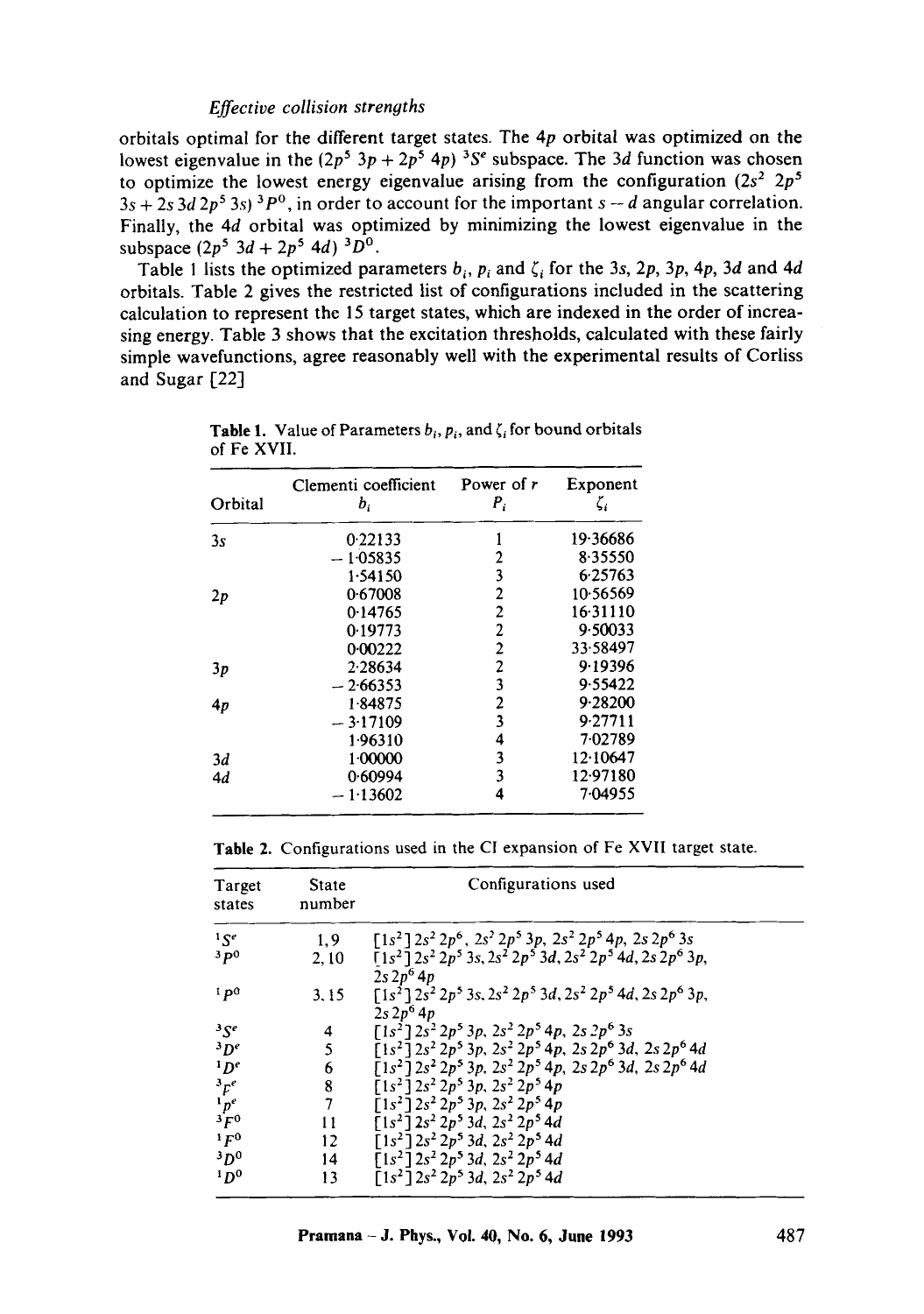# *Man M ohan*

| Key | Configuration       | <b>State</b>    | Theory   | Experiment |
|-----|---------------------|-----------------|----------|------------|
| 1.  | $1s^2 2s^2 2p^6$    | 15 <sup>e</sup> | 0.00000  | 0.00000    |
| 2.  | $1s^2 2s^2 2p^5 3s$ | 3p0             | 53.58536 | 53.35012   |
| 3.  | $1s^2 2s^2 2p^5 3s$ | 1 p0            | 53.81748 | 54.31601   |
| 4.  | $1s^2 2s^2 2p^5 3p$ | ${}^{3}S^{e}$   | 55.52232 |            |
| 5.  | $1s^2 2s^2 2p^5 3p$ | $3p$ e          | 55.94257 |            |
| 6.  | $1s^2 2s^2 2p^5 3p$ | $1$ De          | 56-13292 |            |
| 7.  | $1s^2 2s^2 2p^5 3p$ | 1 pe            | 56.17428 |            |
| 8.  | $1s^2 2s^2 2p^5 3p$ | 3 pe            | 56.17428 |            |
| 9.  | $1s^2 2s^2 2p^5 3p$ | $1$ $S_e$       | 57.70577 |            |
| 10. | $1s^2 2s^2 2p^5 3d$ | 3 p0            | 58.92013 | 58.98169   |
| 11. | $1s^2 2s^2 2p^5 3d$ | 3 FO            | 59.12324 |            |
| 12. | $1s^2 2s^2 2p^5 3d$ | $1F^0$          | 59.34388 |            |
| 13. | $1s^2 2s^2 2p^5 3d$ | 'D°             | 59.42062 |            |
| 14. | $1s^2 2s^2 2p^5 3d$ | 3Do             | 59.42062 | 59.70797   |
| 15. | $1s^2 2s^2 2p^5 3d$ | 1 p0            | 60-25818 | 60.69031   |

Table 3. Excitation thresholds for Fe XVII (in R).

#### 3. Scattering calculation

In an inner region  $r < a$  containing the charge distribution of the N-electron target, the total wavefunction describing the  $(N + 1)$  electron system is expanded on a discrete basis of R-matrix states [13,22].

$$
\Psi_{k} = A \sum_{ij} C_{ijk} \phi_{i}(x_{1}, x_{2}...x_{n} \hat{\gamma}_{n+1} \sigma_{n+1}) U_{ij}(\gamma_{n+1}) + \sum_{j} d_{jk} \phi_{j}(x...x_{n+1})
$$
\n(3)

where A is the antisymmetrisation operator which accounts for electron exchange,  $\phi_i$ are channel functions formed by coupling the target states of coordinates  $x_i = (r_i, \hat{r}_i, \sigma_i)$ with the spin angle function of the scattered electron. The  $[u_{ij}]$  form a discrete R-matrix basis of continuum orbitals for the scattered electron and the  $[\phi_j]$  are  $(N + 1)$  electron bound configurations, which account for the orthogonality of the continuum orbitals  $u_{ij}$  to the bound orbitals and for additional short range correlation effects.

The continuum orbitals  $u_{ii}$  (3) are solutions of the zero-order radial differential equation:

$$
\left[\frac{d^2}{dr^2} + \frac{1_i(1_i+1)}{r^2} + 2V(r) - K_i^{2j}u_{ij}(r) = \Sigma \lambda_{ijk} P_k(r)\right]
$$
 (4)

which satisfy the boundary conditions:

$$
u_{ij}(0) = 0
$$
  

$$
\frac{a}{u_{ij}} \frac{du_{ij}}{dr}\bigg|_{r=a} = b
$$
 (5)

in (4),  $l_i$  is the angular momentum of the scattered electron,  $V(r)$  is the static potential of the target in its ground state and  $\lambda_{ijk}$  are Lagrange multipliers which are determined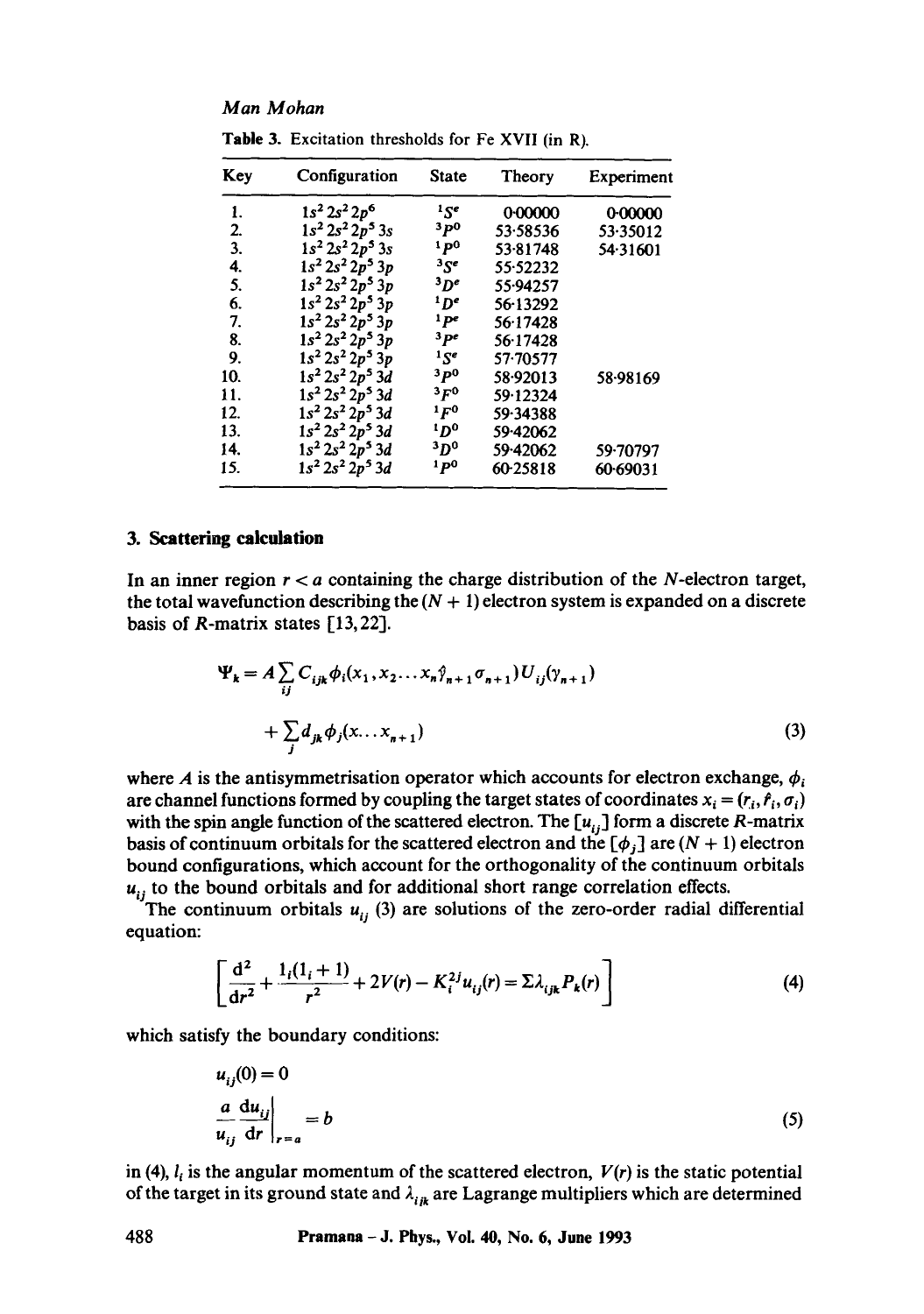in order to ensure the orthogonality of the continuum orbitals to the bound radial orbitals  $P_{\nu}(r)$  having the same angular momentum  $l_i$ . We imposed a zero logarithmic derivative  $b = 0$  at the R-matrix boundary radius  $a = 3.5$  a.u. and we retained 20 continuum orbitals for each angular symmetry, to ensure convergence in the energy range considered here, namely up to 170R.

The coefficients  $c_{ijk}$  and  $d_{ik}$  in (3) were determined by diagonalizing the  $(N + 1)$ electron Hamiltonian matrix in the inner region. In the outer region  $(r \ge a)$ , the radial equations were solved, using the asymptotic code of Berrington *et al* [23] which treats multipole couplings by first order perturbation theory [24]. The LS coupled K matrices, obtained by matching the inner and outer solutions at the R-matrix boundary were used to calculate collision strengths. We have considered all partial waves up to  $L = 9$  for both parties and both spin multiplicities (doublet and quartet). This was sufficient to obtain converged results for forbidden transitions from the ground state <sup>1</sup>S<sup>e</sup>. However, for dipole allowed transitions, such as  $2p^6$  <sup>1</sup>S<sup>e</sup>  $\rightarrow$  3s <sup>1</sup>P<sup>0</sup>, it was necessary to include the contribution of higher partial waves for convergence. Since exchange effects were found to be negligible for  $L \ge 10$ , a no-exchange R-matrix approximation, which amounts to neglecting the antisymmetrization and the bound type part of expansion (3), is sufficient for higher partial waves. A fast no-exchange R-matrix code, recently developed by Burke *et al* [17], has therefore been used to calculate the contribution from  $L = 10$  to 40 and, finally, a 'top up' procedure, based on the sum rule of Burgess *et al* [18], accounts approximately for  $L > 40$ .

Another important aspect of the calculation is that, above all thresholds, the pseudo-resonances, induced in the low partial waves by some bound-type terms in expansion (3), have been removed by smoothing the  $T$ -matrix according to the method of Burke *et al* [24].

# **4. Results and discussion**

Figure 1 illustrates the results for excitation from the ground state  $1s^2 2s^2 2p^6$  <sup>1</sup>S<sup>e</sup> to the first excited state  $1s^2 2s^2 2p^5 3s$   $3P^0$ . It clearly shows that at low energies, the collision strengths are dominated by closed channel (or Feshbach) resonances. These resonances, which converge towards the Rydberg state thresholds of the  $2s^2 2p^5 (3s,$ 2p, 3d) configurations, are superimposed on a smoothly increasing background.

In table 4 we list our collision strengths  $\lceil \Omega \rceil$  for 105 transitions involving 15 lowest states from 74 to 140 R. Ours are the first close-coupling results for collision-strengths for transitions among the excited states. For transitions from ground-state, calculation has been performed using the DW method by Mann [8] and used by Smith *et al* [9] for the calculation of population rates of various levels. They include radiative cascade from higher excited states and resonance excitation which involves dielectronic capture of free electrons by N-electron system to form a doubly excited configuration of  $(N + 1)$  electron system. DW method is just a two-state calculation and lacks completely interchannel coupling and fails to predict the collision strengths below the excitation thresholds. Whereas the R-matrix method is a powerful technique and shows the Fashbach resonances due to autoionized states as shown in figure 1 where  $\Omega$  is plotted for  $2p^6$   $1S^e \rightarrow 2p^53s^3P^0$  transition. DW method is a high energy approximation therefore Mann [8] has given the results for  $\Delta n = 1$  transition at 2l energies spaced logarithmically between threshold and 100 time threshold. As the results of Mann [8] are not at regular energy intervals, the exact comparison is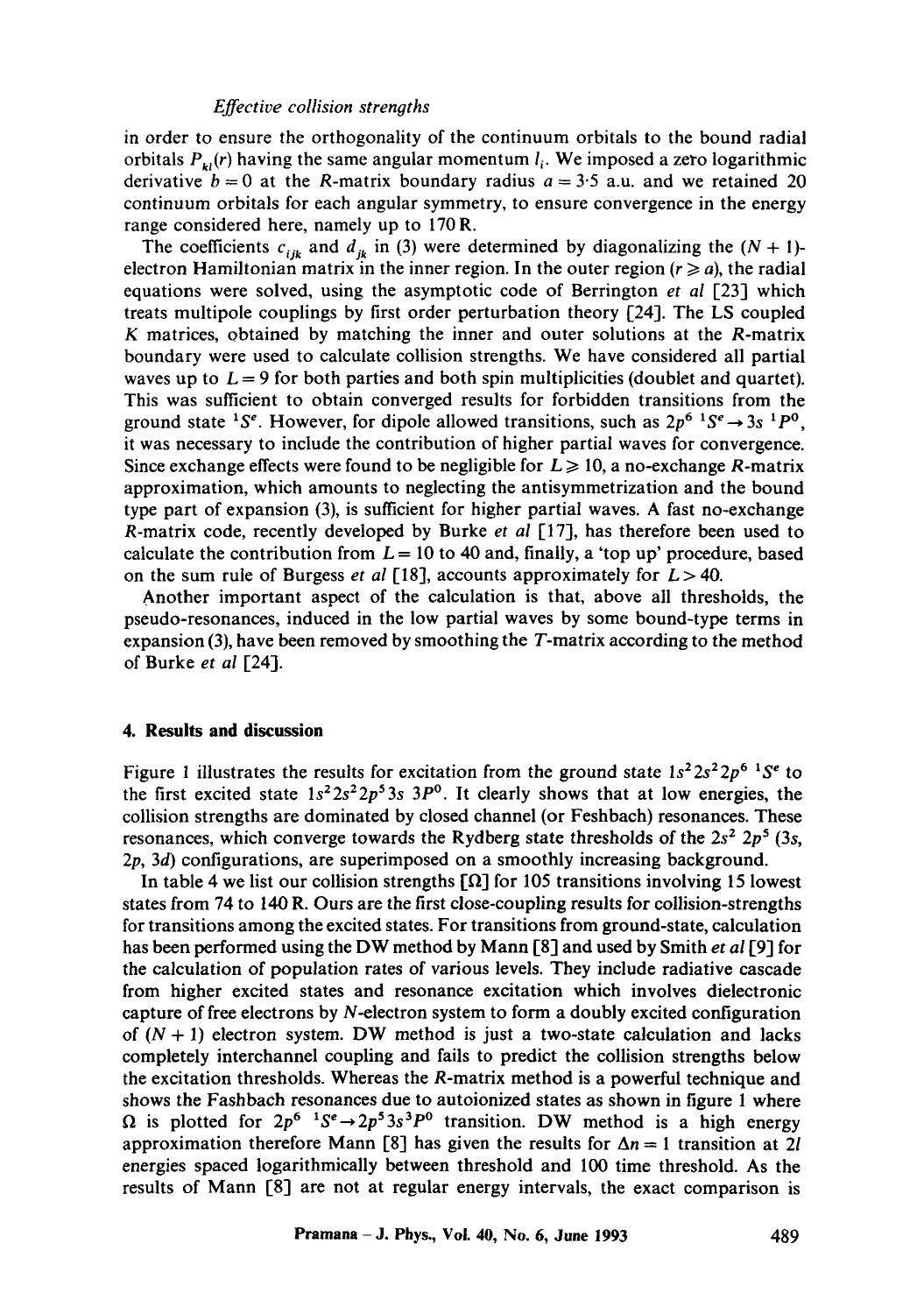

 $\overline{O}$ HUNTERION STRENGTH

Pramana - J. Phys., Vol. 40, No. 6, June 1993

Man Mohan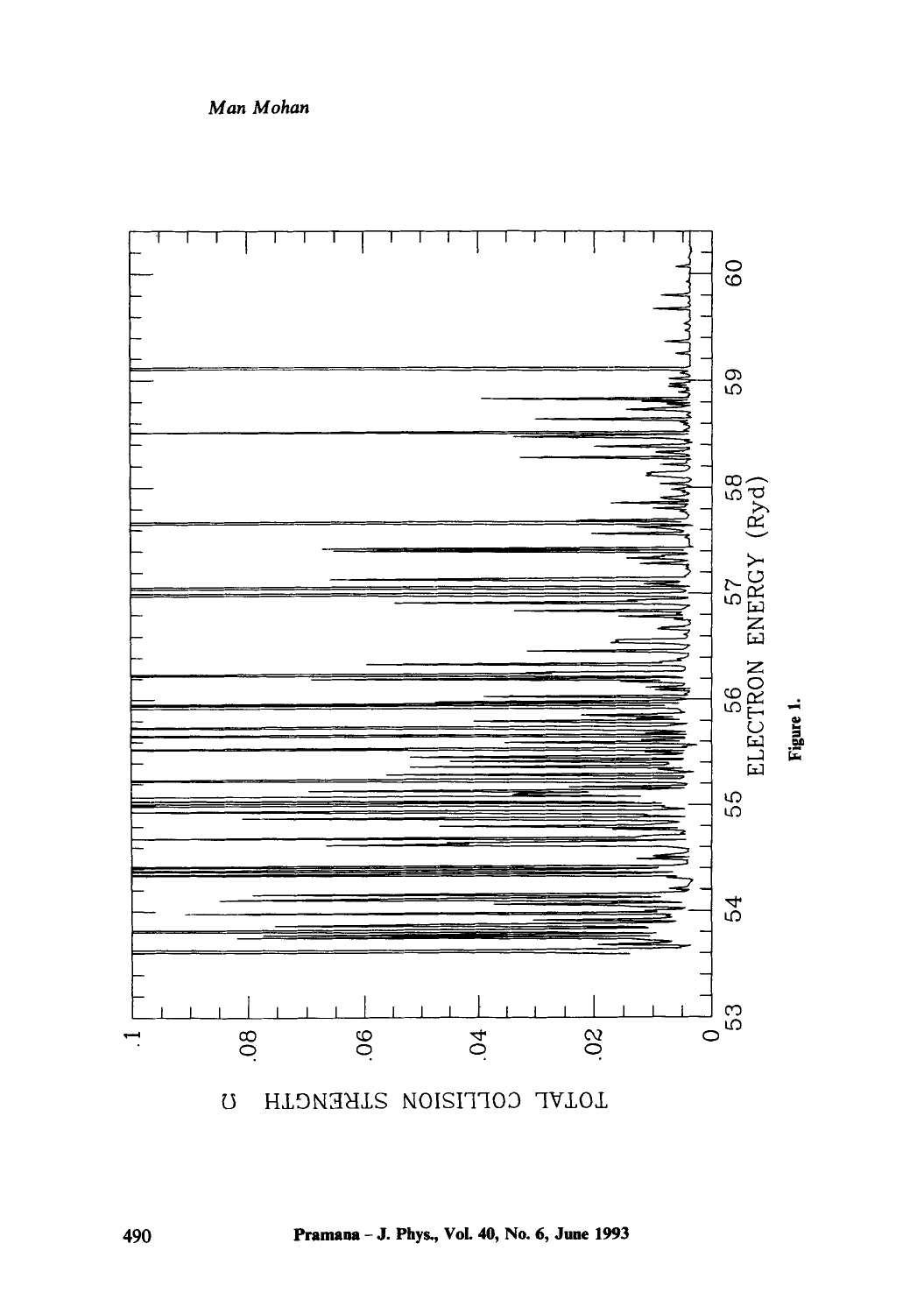difficult. On comparing the results for first forbidden transition  $2p^6 1s^e \rightarrow 2p^5 3s^3 P^0$ we find Mann's results vary from  $\Omega = 8.465 \times 10^{-3}$  at  $E_i = 71.53$  R to  $\Omega = 7.572 \times 10^{-3}$ at  $E_i = 142.48$  which lie quite above our results which are shown in the first row of table 4 where  $\Omega = 8.666 \times 10^{-3}$  at  $E_i = 74.00$  R to  $\Omega = 1.278 \times 10^{-3}$  at  $E_i = 140.00$  R. Clearly the DW result obtained by Mann does not have the correct asymptotic behaviour. This difference may be attributed to physical effects such as interchannel copuling and correlation effects which we have included in our R-matrix calculations. Recently Zhang *et al* I11] and Hagelstein *et al* [12] have also repeated the calculations for neon-like ions using relativistic-distorted-wave method, but their theories also do not predict the results below the thresholds.

Among the transitions from the ground state we find the collision strengths are maximum for  $2p^6 1s^e \rightarrow 2p^5 3d^1D$  transition, as obtained by Mann [8] and Zhang *et al* [12]. This is an allowed transition and corresponds to promotion of 2p electron to 3d electron. The energy separation for this transition obtained by Mann is 59.593 R, while for our configuration using interaction technique with limited configuration is 60-258 which is quite near to the experimental result 60-690, as shown in table 3. For this transition the collision strength obtained by Mann varies from  $1.08 \times 10^{-1}$  at 75.742 R to  $\Omega = 1.56 \times 10^{-1}$  at  $E = 140.00$  R. Both these results lie quite below our results as shown in the row corresponding to 1-15 transition in table 4, where  $\Omega$  is  $2.066 \times 10^{-1}$  at  $E = 140$  R. This behaviour may be due to our consistent approach for taking contributions of higher partial waves i.e.  $L \geq 9$  by using no-exchange code recently developed by Burke *et al* [17].

Since the excitation collision strengths vary rapidly with energy in the threshold region, it is not practicable to tabulate them. However, for many plasma applications, excitation rate coefficients rather than the collision strengths are needed. They are obtained by integrating the collision strengths over a Maxwellian distribution of incident electron energies. This is the usual distribution of electron velocities for astrophysical applications but any other distribution can be examined using our  $\Omega$ tabulated in table 4. The excitation rate coefficient [25] for a transition *i* to f at an electron temperature  $T_e$  is given by:

$$
C(i \rightarrow f) = \frac{8.63 \times 10^{-6}}{g_i T_e^{1/2}} \gamma(i \rightarrow f) \exp\left[\frac{-\Delta E_{if}}{k T_e}\right] \text{cm}^3 \text{s}^{-1}
$$
 (7)

where  $g_i = (2L_i + 1)(2S_i + 1)$  is the statistical weight of the lower state *i*,  $\Delta E_{if} = E_f - E_i$ is the excitation energy and  $\gamma(i \rightarrow f)$ , defined as:

$$
\gamma(i \to f) = \int_0^{-\infty} \Omega(i \to f) \exp(-E_f/T_e) d(E_f/T_e)
$$
 (8)

is the effective (dimensionless) collision strength for the transition i to  $f$ ,  $E<sub>f</sub>$  is the energy of the incident electron with reference to upper level  $f$  and  $k$  is the Boltzmann constant.

In table 5, we have given  $\gamma(i \rightarrow f)$  for all the 105 transitions over the electron temperature range from  $\log(T_e)$  = 5.4 to  $\log(T_e)$  = 7.0 where  $T_e$  is in °K.

In general, the value of the effective collision strengths  $\gamma$  are large for dipole allowed transitions (e.g.  $2p^{6}S^e \rightarrow 2p^53s^1P^0$ ) as compared to spin forbidden transitions. Among the  $2p^{6}$ <sup>1</sup>S<sup>e</sup> $\rightarrow$   $2p^{5}$ 3p transitions, the value of  $\gamma$  is largest for  $2p^{6}$ <sup>1</sup>S<sup>e</sup> $\rightarrow$   $2p^{5}$ 3p<sup>1</sup>S<sup>e</sup>, as obtained by other authors [8, 11, 12]. For  $2p^{6}S^e \rightarrow 2p^53d$  transitions, the largest  $\gamma$ was found for the dipole allowed transition  $2p^{6} S^e \rightarrow 2p^5 3d^1 P^0$ . On comparing our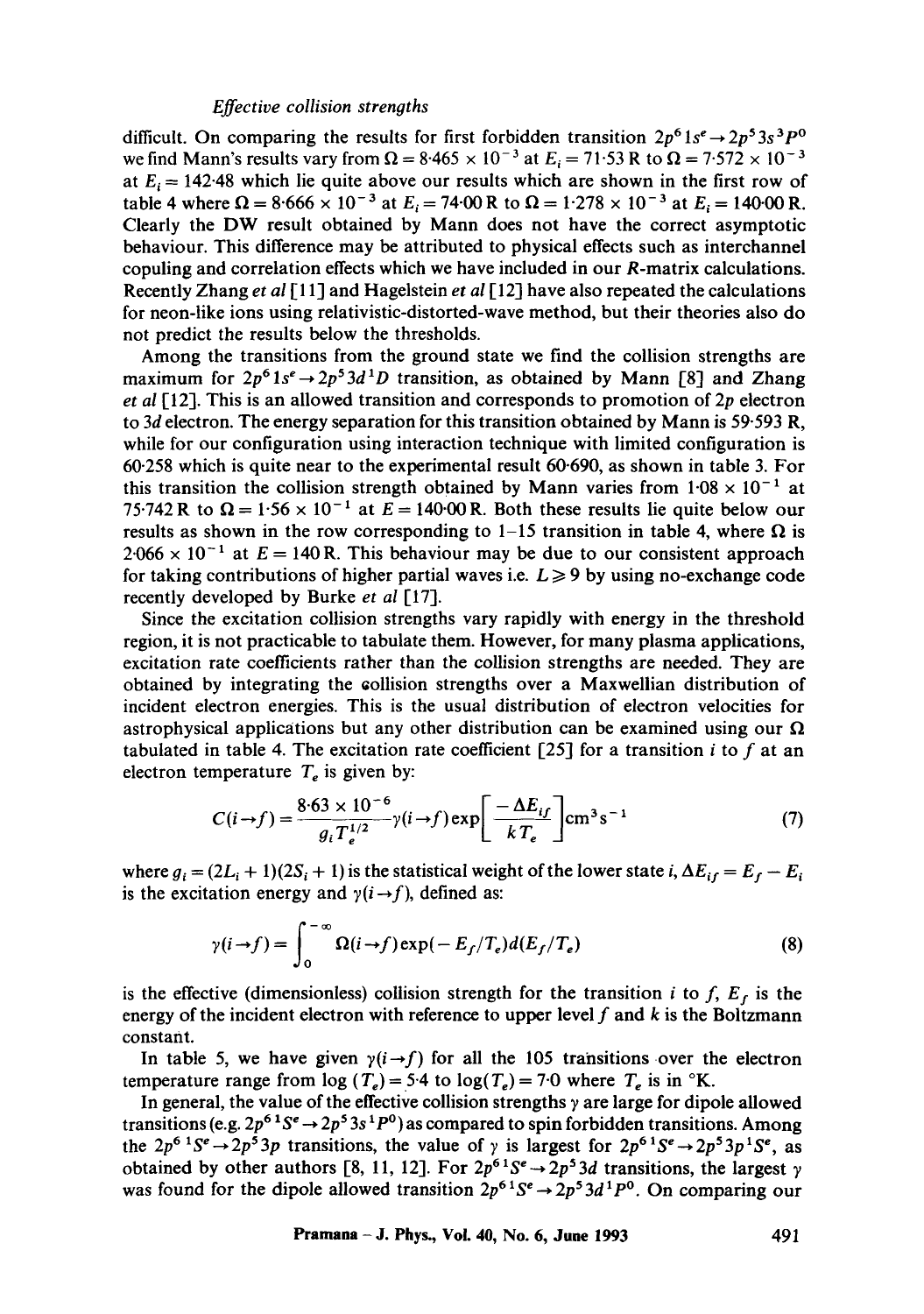Table 4. Collision strengths for transitions in FE XVII in the energy range  $74-140$  R.  $(a \pm b = a \times 10^{-4})$ **Table 4.** Collision strengths for transitions in FE XVII in the energy range 74-140 R.  $(a \pm b \equiv a \times 10^{24})$ 

| ransition |                       |                                      |                                          |                              |                            |                                                     | Energy (R)                  |                            |                                                                |                                  |                        |
|-----------|-----------------------|--------------------------------------|------------------------------------------|------------------------------|----------------------------|-----------------------------------------------------|-----------------------------|----------------------------|----------------------------------------------------------------|----------------------------------|------------------------|
|           |                       | 74.00                                | 78.00                                    | 82.00                        | 8500                       | 80.00                                               | 95.00                       | 110.00                     | 120.00                                                         | 130.00                           | 140.00                 |
|           |                       | S<br>Ĭ<br>8.666                      | $-03$<br>6.344                           | $-63$<br>4.725               | S<br>$\mathbf{I}$<br>3.883 | $-03$<br>3.022                                      | $-03$<br>2.639              | ຣ<br>$\mathbf{I}$<br>2.615 | $-03$<br>2.449                                                 | $-03$<br>1861                    | <u>ي</u><br>ا<br>1.278 |
|           |                       | $\mathbf{S}$<br>6.791                | 8<br>4.265                               | $-02$<br>2.556               | g<br>1.705                 | $-03$<br>9.166                                      | ຮ<br>6.866                  |                            | $\Omega$<br>559                                                | $\mathbf{S}$<br>1.296            | 9.893                  |
|           |                       | $\mathfrak{S}$<br>3.657              | $\mathfrak{S}$                           | S<br>3.265                   | $\ddot{\circ}$<br>3.164    | S                                                   | $-03 -$<br>2.941            | $\mathbf{c}$               | $\mathbf{c}$                                                   | $-03 -$<br>2.686                 | 2.762                  |
|           |                       | $\mathbf{S}$<br>8.356                | $\mathbf{c}$<br>$\overline{\phantom{a}}$ | 6.771                        | $\overline{c}$<br>036.313  | $\ddot{\circ}$<br>5.684                             | $\ddot{\mathbf{c}}$<br>5199 | 4.406                      | 1320                                                           | $\mathfrak{S}$<br>4.590          | 5.321                  |
|           | ۳ ص                   | $\boldsymbol{\mathfrak{S}}$<br>5.589 | S<br>$\overline{\phantom{a}}$            | $\mathbf{S}$<br>5.544        | $\mathbf{S}$<br>5.597      |                                                     | $\mathbf{c}$<br>5-948       | $\overline{c}$<br>6.676    |                                                                | $-03$ .<br>7.441                 | 7.662                  |
|           |                       | $\mathbf{S}$<br>2.984                | $\mathbf{S}$<br>2.785                    | $\mathbf{S}$<br>2.615        | $\mathbf{S}$<br>2.504      | $\ddot{\circ}$<br>345                               | 2.213                       | $\overline{c}$<br>031934   | $\overline{c}$<br>1.826                                        | $-03.$<br>1.789                  | 1.857                  |
|           | $\infty$              | $\mathfrak{S}$<br>1413               | S<br>I<br>1.230                          | S<br>1.083                   | इ<br>9.943                 | \$<br>I<br>8.789                                    | $\frac{4}{3}$<br>7.968      | S<br>6.796                 | g<br>١<br>6.662                                                | $-8$<br>6.936                    | 7.800                  |
|           | ິ                     | $\mathbf{S}$<br>3.943                | $\infty$<br>Í<br>3.893                   | 1.867                        | $\mathbf{S}$<br>3.861      | 8<br>ľ<br>874                                       | $\mathbf{S}$<br>3.915       | $\mathfrak{S}$<br>4.179    | 8<br>4.470                                                     | $\mathcal{S}$<br>4.867           | 5.394                  |
|           | $\subseteq$           | $\mathbf{S}$<br>1614                 | $\infty$<br>1.513                        | $\mathbf{S}$<br>$-419$       | $\infty$<br><b>1353</b>    | $\mathbf{S}$<br>ľ<br>249                            | 1:150                       | $\mathbf{S}$<br>028812     | $\ddot{\circ}$<br>١<br><b>1232</b>                             | $\overline{3}$<br>5.936          | $5 - 128$              |
|           |                       | $\mathbf{S}$<br>1436                 | $\mathbf{S}$                             | $\infty$<br>1.224            | 8<br>1:155                 | g<br>050                                            | $\overline{c}$<br>9.562     | $\mathbf{S}$<br>7.222      | $\overline{c}$<br>6.023                                        | $-03$<br>5.186                   | 4.888                  |
|           | $\mathbf{\mathbf{a}}$ | $\mathfrak{S}$<br>4.214              | ຮ                                        | S<br>4.320                   | S<br>4.401                 | S<br><b>6951</b>                                    | $\mathbf{S}$<br>4.766       | ς<br>5.404                 | $\ddot{\rm s}$                                                 | $-03$<br>6.092                   | 6.333                  |
|           |                       | $\mathbf{S}$<br>5.652                | S<br>Ï                                   | $\ddot{\mathbf{c}}$<br>4.752 | S<br>4.462                 | S<br>l<br>4.024                                     | $\overline{c}$<br>3.633     | $\ddot{\rm s}$<br>2.649    | $\overline{c}$<br>١<br>2.114                                   | 1.685                            | $031-417$              |
|           | ෑ                     | $\mathbf{S}$<br>1892<br>1217         | $\mathbf{S}$<br>$\overline{1}$           | $-03$<br>$\ddot{\circ}$      | $\mathbf{S}$<br>1.510      | S<br>ţ<br>375                                       | $\mathbf{c}$<br>1.256       | Z<br>9.643                 | g<br>8.083                                                     | $\frac{1}{4}$<br>6.880           | 6.266                  |
|           |                       | $\overline{5}$<br>t                  | $\overline{a}$<br>1:273                  | $\frac{1}{2}$<br>1.332       | $-61$<br>1.376             | $\overline{0}$<br>1.452                             | ຸດ<br>1.529                 | $\overline{q}$<br>1.746    | $\overline{5}$<br>$\overline{\phantom{a}}$<br>1.873            | $-6$<br>1.981                    | ミー<br>2.066            |
|           |                       | $-02$<br>5.851                       | $-02$<br>5.392                           | $-62$<br>5.013               | $-02$                      | $-02$<br>4435                                       | $-02$<br>4.161              | $-02$<br>3.528             | $-02$<br>3.144                                                 | $-02$<br>2.749                   |                        |
|           |                       | 8<br>⊦<br>1913                       | $\frac{8}{1}$<br>1.992                   | $2.036 - 002111$             | 8 <sup>1</sup>             | $-8$<br>2.156                                       | 2.214                       | $-8$<br>$-002.356$         | $-002.507$<br>2.436                                            |                                  | $-002.572$             |
|           |                       | $\overline{5}$<br>1.062              | $+011119$<br>1.097                       | $\frac{1}{5}$                | $\overline{6}$<br>1.155    | ā<br>$\overline{+}$<br>1.178                        | 1.208                       | $\frac{1}{2}$<br>$+011280$ | 5<br>$\ddot{\phantom{1}}$                                      | $\frac{1}{2}$<br>1.358           | 194                    |
|           |                       | $\mathfrak{S}$<br>1182               | $-02$<br>1.048                           | 9.342                        | $\mathbf{S}$<br>$-038601$  | $\overline{c}$<br>$\overline{\phantom{a}}$<br>7.549 | $-03$<br>6.689              | $\mathbf{c}$<br>4874       | $\mathbf{C}$<br>$\begin{array}{c} \hline \end{array}$<br>4.012 | $\overline{\mathbf{c}}$<br>3.257 | 2.560                  |
|           | r,                    | $\bar{\mathbf{8}}$<br>6.286          | $-8$<br>6476                             | $6.656 - 006.886$            | 8                          | 8<br>ł<br>7 <sup>.011</sup>                         | 7.224                       | 8<br>$-007.693$            | $\ddot{\bm s}$<br>7.958                                        | 8.194                            | 008.415                |
|           | ∞                     | $\mathbf{S}$<br>1.439                | 3                                        | $-03$<br>5.663               | $\mathbf{S}$<br>5.143      | $\mathbf{S}$<br>4417                                | $-03$<br>3.841              | $\mathbf{c}$<br>2.720      | S<br>052.5                                                     | $\mathbf{C}$<br>968-1            | ຶ່<br>$065 - 1$        |
|           | ឹ                     | $\mathbf{c}$<br>2430                 | ຮ                                        | 1.850                        | $\mathbf{S}$<br>$-031.685$ | $\mathbf{S}$<br>$-461$                              | $\ddot{\circ}$<br>1.287     | $\mathbf{z}$<br>9:501      | $\overline{\mathbf{z}}$<br>١<br>7.965                          | $\mathbf{z}$<br>6.565            | $-64$<br>5.278         |
|           | $\mathbf{\circ}$      | $\overline{5}$<br>2.725              | $\overline{5}$                           | $\overline{0}$<br>2.736      | $\overline{5}$<br>2.755    | $\overline{5}$<br>I<br>2.768                        | $\overline{5}$<br>2.791     | $\overline{5}$<br>2.857    | $\overline{5}$<br>2.886                                        | $\bar{z}$<br>2.895               | 2.881                  |
|           |                       | $\overline{5}$<br>6.269              | 5<br>I                                   | $\overline{q}$<br>6.276      | $\overline{5}$<br>6.312    | ā<br>6335                                           | $\overline{5}$<br>6.382     | $\overline{5}$<br>6.518    | $\overline{5}$<br>6.575                                        | $\overline{5}$<br>6.584          | 6.544                  |
|           | ຕຕ                    | $\infty$<br>-751                     | $\infty$<br>Ī                            | $-02$<br>1.354               | $\infty$<br>1.234          | $\mathbf{S}$<br>I<br>1.063                          | $\overline{c}$<br>9:225     | $\mathbf{S}$<br>6.328      | ຮ<br>5.080                                                     | පි<br>4.120                      | 3.345                  |
|           |                       | $\overline{5}$<br>4.336              | $\overline{5}$<br>I                      | ā<br>$\mathbf{I}$<br>4.335   | ā<br>4.358                 | $\overline{5}$<br>4.370                             | $\overline{a}$<br>4.398     | $\overline{5}$<br>4.484    |                                                                | $\overline{5}$<br>4.529          | 4.505                  |
|           | ₹                     | $\mathbf{S}$<br>1.250                | $\infty$                                 | $\mathbf{S}$                 | $\mathbf{S}$<br>8.707      | S<br>Ì<br>1469                                      | $-13$<br>6463               | $\mathbf{S}$<br>4.427      | S                                                              | 2.932                            | 2.440                  |
|           |                       | S<br><b>L06</b>                      | $-03$<br>6.944                           | ຮ<br>6.124                   | ຮ<br>5.590                 | $\mathbf{S}$<br>$\overline{\phantom{a}}$<br>4.836   | ິງ<br>4·221                 | ဒို<br>2.953               | $\mathbf{c}$<br>ł<br>2.396                                     | $\mathbf{c}$<br>1.959            | ິີ່<br>$\overline{59}$ |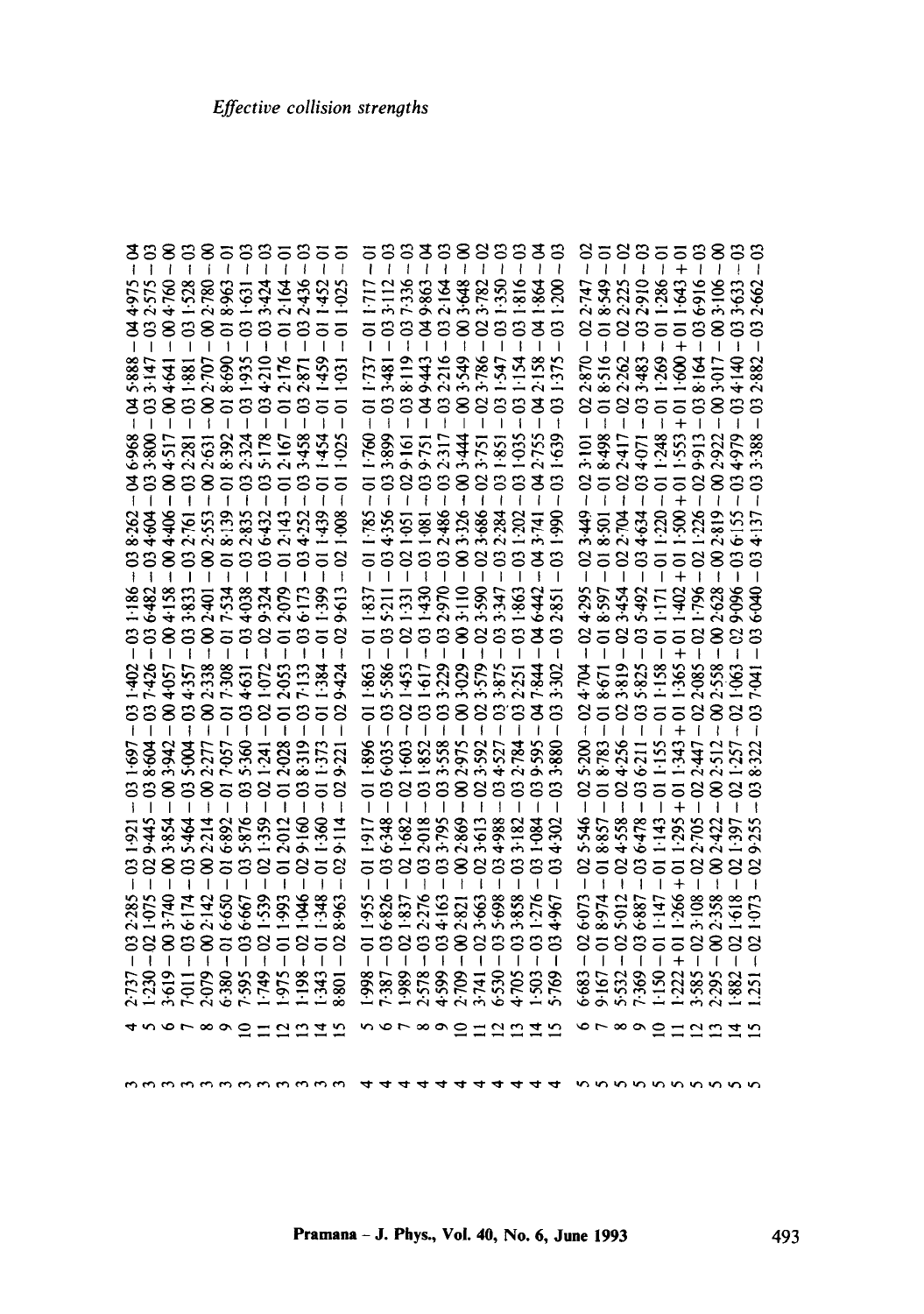| 5.236<br>$-032392$<br>$-005503$<br>$-033809$<br>001054<br>$-012.790$<br>036-691<br>2.251<br>$-02$<br>$-80 -$<br>$\infty$<br>ī<br>I<br>2.283<br>$-012.779$<br>$-005.356$<br>4.426<br>011025<br>2.909<br>$6 - 025.277$<br>$9 - 032.741$<br>$9 - 037.761$<br>$\mathbf{S}$<br>$\overline{3}$<br>$\overline{1}$<br>I<br>$-012.770$<br>9.928<br>2434<br>$-025.286$<br>$1-033.289$<br>$1-029.398$<br>5.197<br>5.331<br>$-02$<br>$-61$<br>8<br>$-03$<br>$-02$<br>019-616<br>$-012.767 - 012.759$<br>$-025.271$<br>$-034.048$<br>5.054<br>2.713<br>$-021.163$<br>036-581<br>$-60.5$<br>$-029.616$<br>$-004726$<br>3:452<br>$-025.211$<br>$-035.912$<br>$-021.714$<br>8.959<br>$-02.7$<br>ຸດີ<br>Ĭ<br>2.780<br>6863<br>2.000<br>3.814<br>$1-113$<br>8.707<br>4.602<br>5.191<br>$\overline{5}$<br>888<br>$-004$<br>$\overline{a}$<br>$\mathbf{S}$<br>I<br>$0 - 025176$<br>$0 - 038060$<br>$0 - 022363$<br>$-004.480$<br>$-0.8 + 0.0 -$<br>$-021.301$<br>$-012.807$<br>4.251<br>2816<br>$-0225$<br>5.170<br>4.363<br>1435<br>8.232<br>4.554<br>$-61$<br>$-02$<br>$-02$<br>$\dot{\mathbf{g}}$<br>S<br>$\infty$<br>$\overline{5}$<br>$\overline{1}$<br>ī<br>$\overline{1}$<br>$\mathbf{I}$<br>2.844<br>$-025:166 -$<br>$-021:026 -$<br>$-023:036 -$<br>$= 004:215 -$<br>$= 021:641$<br>017-938<br>5-011<br>$\overline{\bullet}$<br>$\mathbf{S}$ | $-021:135$<br>$-028029$<br>$-032657$<br>$-009077$<br>$-034027$<br>$-038927$<br>$-003021$<br>$-002937$<br>$-028109$<br>$-033034$<br>021.199<br>034774<br>$-031031$<br>8.831<br>8<br>$\sf I$<br>$\mathsf I$<br>$\mathbf I$<br>I<br>$-02$ 1.292<br>$-002.849$<br>8.565<br>5.776<br>$-031.197$<br>$-028.133$<br>$-033641$<br>$-8$<br>$-03$<br>$-021.420$<br>$-031 - 724 - 031 - 383$<br>$-002.570 - 002.751$<br>$-028.109 - 028.106$<br>$-034497$<br>$-008.274$<br>027-122<br>$-021.729$<br>036-642<br>7.732<br>$-021035$<br>$-8$<br>$-03$<br>$\mathbf{I}$<br>021884<br>$-031867$<br>$-002500$<br>$-028175$<br>$-037747$<br>021:195<br>$-8$<br>$\mathbf{C}$<br>I<br>$-022078$<br>$-028.309$<br>$-029.140$<br>$-021.393$<br>$-032031$<br>$-007.399$<br>$-002457$<br>4.411<br>$-032:142$<br>2.215<br>8:425<br>$-021014$<br>2.367<br>7.133<br>$-02$<br>$-02$<br>$-00 -$<br>$-8$<br>$-02$<br>$-03$<br>032-309<br>2.428<br>$-002308$<br>$-028645$<br>$-021171$<br>5.693<br>00 6-917<br>02 1747<br>2<br>$\mathbf{I}$<br>ľ | $-02$<br>$-63$<br>$\frac{8}{1}$<br>$\overline{0}$<br>$-032681$<br>$-022509$<br>$-003020$<br>$019761$<br>$-046.659$<br>$-031:114$<br>4.300<br>$-034$<br>8.548<br>$1 - 031.324$<br>$1 - 033.031$<br>$- 022.496$<br>2.939<br>4.923<br>9.473<br>$-03$<br>$-02$<br>$\ddot{\circ}$<br>$\overline{8}$<br>$\overline{5}$<br>ļ<br>I<br>1<br>$-031046$<br>$-031624$<br>$-033634$<br>035-833<br>$-02247$<br>2.851<br>8<br>$\overline{5}$<br>$-031.228$<br>$-032012$<br>$3 - 034490$<br>$5 - 022363$<br>8826<br>$-027094$<br>$-002.761$<br>$-032.931$<br>$-031.458$<br>$-022:195$<br>$-036628$<br>$-021.020$<br>2.579<br>$\frac{8}{1}$<br>5<br>$\mathbf{I}$<br>7.733<br>1.547<br>$-033401$<br>1.176<br>2.137<br>2.511<br>7.961<br>381<br>$\ddot{\mathbf{8}}$<br>$-03$<br>$-031.656$<br>$-033995$<br>$-022084$<br>$-029.130$<br>2.458<br>7.728<br>$-021:372$<br>$\ddot{\mathbf{8}}$<br>$-034.425$<br>$-031.732$<br>2.056<br>1014<br>2.378<br>$-021511$<br>$-8$<br>$-02$<br>$-02$<br>$\overline{5}$<br>$\overline{1}$<br>$-035.100$<br>1.850<br>$-02$ 1:172<br>$-02$ 2:028<br>021.726<br>2.294<br>$\mathbf{S}$<br>$\boldsymbol{\mathcal{S}}$<br>$\overline{a}$<br>1.994 | $-63$<br>$\frac{4}{1}$<br>ິງ<br>$-02$<br>$-64$<br>ຶ້<br>1.510<br>$-021:196 -$<br>$-042:968 -$<br>$-041:735 -$<br>1.124<br>1.224<br>$-03.1$<br>$-03$<br>1.658<br>$-021:193$<br>$-043:053$<br>$-042:036$<br>1.323<br>1.192<br>$-031$<br>8<br> <br>$-03$<br>1.596<br>031.948<br>$-042475$<br>021.170<br>043.614<br>$-03$<br>8<br>ł<br>$-031953$<br>$-032375$<br>$-021 - 126$<br>$-044584$<br>$-043045$<br>$001 - 130$<br>3.430<br>$-031029$<br>$-032826$<br>$-047.246$<br>4.365<br>1.063<br>$-03$<br>प<br>न<br>90<br>ا<br>$033961$<br>$039915$<br>$-0333281$<br>8.674<br>5.037<br>$\boldsymbol{\mathbb{S}}$<br>$\frac{1}{2}$<br>8<br>I<br>$-033862$<br>$-034622$<br>$-039.542$<br>$-031.051$<br>$-045887$<br>$-802$<br>ຣ<br>5.094<br>$-034.284$<br>$-039.322$<br>$-031.184$<br>6.502<br>$-03$<br>प<br>न<br>$-035827$<br>$-039044$<br>031-395<br>7.468<br>$-034947$<br>9475<br>$-03.5$<br>ष्ठ<br>$\overline{5}$<br>$\mathbf{I}$ |
|-----------------------------------------------------------------------------------------------------------------------------------------------------------------------------------------------------------------------------------------------------------------------------------------------------------------------------------------------------------------------------------------------------------------------------------------------------------------------------------------------------------------------------------------------------------------------------------------------------------------------------------------------------------------------------------------------------------------------------------------------------------------------------------------------------------------------------------------------------------------------------------------------------------------------------------------------------------------------------------------------------------------------------------------------------------------------------------------------------------------------------------------------------------------------------------------------------------------------------------------------------------------------------------------------------------------------------------|-----------------------------------------------------------------------------------------------------------------------------------------------------------------------------------------------------------------------------------------------------------------------------------------------------------------------------------------------------------------------------------------------------------------------------------------------------------------------------------------------------------------------------------------------------------------------------------------------------------------------------------------------------------------------------------------------------------------------------------------------------------------------------------------------------------------------------------------------------------------------------------------------------------------------------------------------------------------------------------------------------------------|-----------------------------------------------------------------------------------------------------------------------------------------------------------------------------------------------------------------------------------------------------------------------------------------------------------------------------------------------------------------------------------------------------------------------------------------------------------------------------------------------------------------------------------------------------------------------------------------------------------------------------------------------------------------------------------------------------------------------------------------------------------------------------------------------------------------------------------------------------------------------------------------------------------------------------------------------------------------------------------------------------------------------------------------------------------------------------------------------------------------------------------------------------------|-----------------------------------------------------------------------------------------------------------------------------------------------------------------------------------------------------------------------------------------------------------------------------------------------------------------------------------------------------------------------------------------------------------------------------------------------------------------------------------------------------------------------------------------------------------------------------------------------------------------------------------------------------------------------------------------------------------------------------------------------------------------------------------------------------------------------------------------------------------------------------------------------------------------------------|
| 3.529<br>4.068<br>2.889<br>1.186<br>7.684<br>2.230<br>5.169<br>1.883<br><b>1899</b>                                                                                                                                                                                                                                                                                                                                                                                                                                                                                                                                                                                                                                                                                                                                                                                                                                                                                                                                                                                                                                                                                                                                                                                                                                               | $6 - 738$<br>2.680<br>8.945<br>1.357<br>1.999<br>2.232<br>2.501<br>6.634<br>$\circ \circ \circ$                                                                                                                                                                                                                                                                                                                                                                                                                                                                                                                                                                                                                                                                                                                                                                                                                                                                                                                 | 5.909<br>1.980<br>1.360<br>2.008<br>2.232<br>6.978<br>Ō                                                                                                                                                                                                                                                                                                                                                                                                                                                                                                                                                                                                                                                                                                                                                                                                                                                                                                                                                                                                                                                                                                   | 6.694<br>1.649<br>$5 - 743$<br>8.789<br>8.629                                                                                                                                                                                                                                                                                                                                                                                                                                                                                                                                                                                                                                                                                                                                                                                                                                                                               |
| 2222<br>$\equiv$                                                                                                                                                                                                                                                                                                                                                                                                                                                                                                                                                                                                                                                                                                                                                                                                                                                                                                                                                                                                                                                                                                                                                                                                                                                                                                                  | 221                                                                                                                                                                                                                                                                                                                                                                                                                                                                                                                                                                                                                                                                                                                                                                                                                                                                                                                                                                                                             | $\overline{2}$<br>$\frac{45}{15}$                                                                                                                                                                                                                                                                                                                                                                                                                                                                                                                                                                                                                                                                                                                                                                                                                                                                                                                                                                                                                                                                                                                         | ≘<br>221                                                                                                                                                                                                                                                                                                                                                                                                                                                                                                                                                                                                                                                                                                                                                                                                                                                                                                                    |
|                                                                                                                                                                                                                                                                                                                                                                                                                                                                                                                                                                                                                                                                                                                                                                                                                                                                                                                                                                                                                                                                                                                                                                                                                                                                                                                                   |                                                                                                                                                                                                                                                                                                                                                                                                                                                                                                                                                                                                                                                                                                                                                                                                                                                                                                                                                                                                                 |                                                                                                                                                                                                                                                                                                                                                                                                                                                                                                                                                                                                                                                                                                                                                                                                                                                                                                                                                                                                                                                                                                                                                           |                                                                                                                                                                                                                                                                                                                                                                                                                                                                                                                                                                                                                                                                                                                                                                                                                                                                                                                             |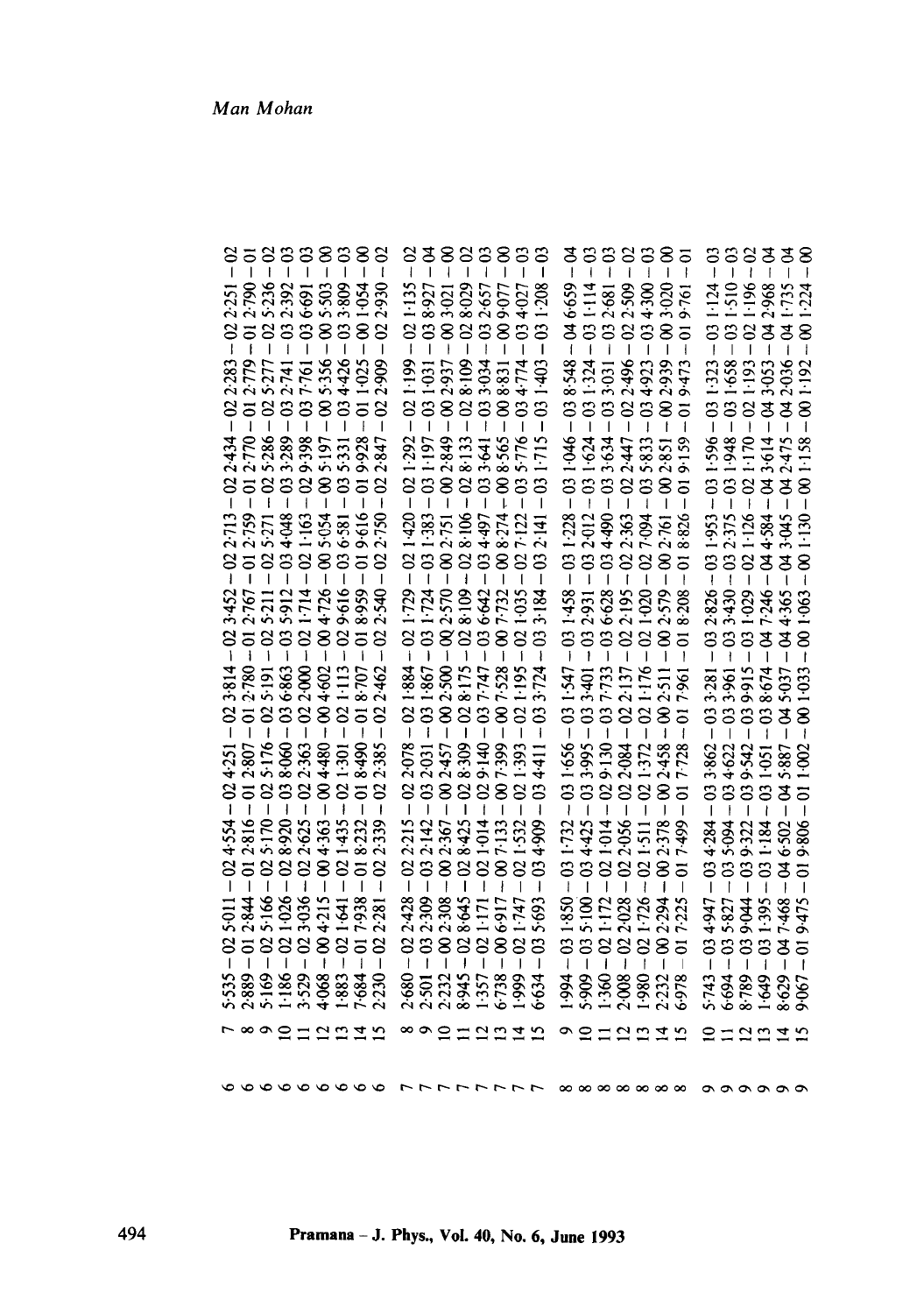| $6845 - 026783 - 026724 - 026678 - 026649 - 026626 - 026611 - 026601 - 026594 - 026578 - 026578 - 026578 - 026578$                                                                                                                                                              |                |
|---------------------------------------------------------------------------------------------------------------------------------------------------------------------------------------------------------------------------------------------------------------------------------|----------------|
|                                                                                                                                                                                                                                                                                 | $\frac{13}{4}$ |
|                                                                                                                                                                                                                                                                                 |                |
| $10 - 208 + 10 = 108 + 10 = 108 + 10 = 108 + 10 = 108 + 10 = 108 + 10 = 108 + 10 = 108 + 10 = 108 + 10 = 108 + 10 = 108 + 10 = 108 + 10 = 108 + 10 = 108 + 10 = 108 + 10 = 108 + 10 = 108 + 10 = 108 + 10 = 108 + 10 = 108 + 10 = 108 + 10 = 108 + 10 = 108 + 10 = 108 + 10 = $ |                |
| $1.080 - 019.702 - 028.731 - 028.080 - 027.126 - 026.318 - 024.580 - 023.853 - 023.384 - 023.142 - 02$                                                                                                                                                                          | $\frac{2}{12}$ |
| $5.389 - 024339 - 024357 - 024036 - 023571 - 023182 - 022368 - 022035 - 021812 - 021670 - 02$                                                                                                                                                                                   |                |
|                                                                                                                                                                                                                                                                                 |                |
|                                                                                                                                                                                                                                                                                 |                |
| $1+491 - 011+327 - 011+188 - 011+097 - 019+676 - 028+601 - 026+318 - 025+14-025+087 - 025+6866 - 016+535-016+344 - 016+232 - 016+085-015+983-015+845-015+906-016+201-017+016-011+074-019+634-028+01-027+040-026+227-024+492-023+785-023+$                                       |                |
| $1+604 - 01 + 480 - 011-374 - 011-306 - 011-205 - 011-121 - 019-245 - 028-338 - 027-887 - 028-221-025-398-027-398-027-398-029-021-766-021-766-021-766-021-766-021-766-021-766-021-766-021-766-021-766-021-766-021-766-021-766-021-766-0$                                        |                |
|                                                                                                                                                                                                                                                                                 |                |
|                                                                                                                                                                                                                                                                                 | 222            |
|                                                                                                                                                                                                                                                                                 |                |
|                                                                                                                                                                                                                                                                                 |                |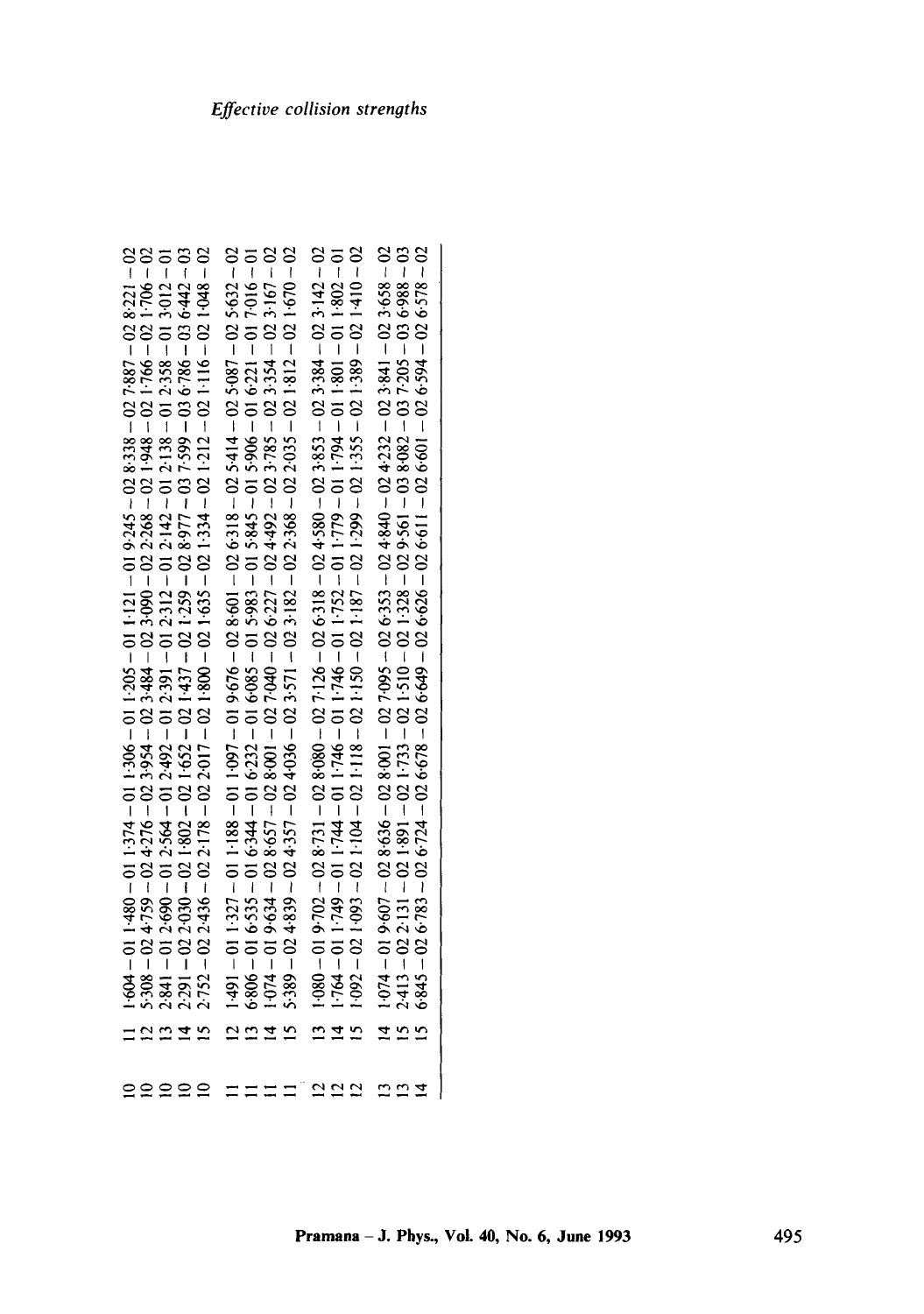**Table 5. Effective collision strengths for transitions in FE XVII.** ( $a \pm b \equiv a \times 10^{2}$  ") **Table 5.** Effective collision strengths for transitions in FE XVII.  $(a \pm b \equiv a \times 10^{10})$ 

|                     | Man Mohan |                                    |                                    |                              |                        |                              |                            |                                                   |                                |                        |                                |                                                                |                            |                                           |                                               |                            |                                   |                                                              |                   |                          |                                   |                                     |                                         |                           |                                        |                                                             |                       |                                      |
|---------------------|-----------|------------------------------------|------------------------------------|------------------------------|------------------------|------------------------------|----------------------------|---------------------------------------------------|--------------------------------|------------------------|--------------------------------|----------------------------------------------------------------|----------------------------|-------------------------------------------|-----------------------------------------------|----------------------------|-----------------------------------|--------------------------------------------------------------|-------------------|--------------------------|-----------------------------------|-------------------------------------|-----------------------------------------|---------------------------|----------------------------------------|-------------------------------------------------------------|-----------------------|--------------------------------------|
|                     | 7.00      | ප<br>.324                          | 8<br>468                           |                              | 2010                   | 886.                         | .883                       | Ş                                                 |                                | $-039$                 | 660.                           | 6.041                                                          | ප<br>(85                   |                                           | 이<br>그<br>746                                 | ခ<br>345                   | $\bar{5}$                         |                                                              |                   | 8<br>6.203               |                                   | $-742$                              | 2.614                                   |                           |                                        |                                                             |                       | ප<br>4.524                           |
|                     | 06.9      | 6.237                              | 1.647                              | 4.243                        | 8.635                  | 6.239                        | $3 - 153$                  | 161.                                              | $\mathbf{S}$<br>.374           | $\approx$<br>$-153$    | $\mathbf{S}$<br>$\frac{60}{3}$ | Ξ<br>526                                                       | $\overline{141}$           | 1.370                                     | ਠ<br>$\mathsf{I}$<br>$059 - 1$                | $6 - 067$                  | 2.177                             | 187                                                          | $\frac{23}{2}$    | 8<br>6.345               | $\mathfrak{S}$<br>अं              | පි<br>2.022                         | 2.677                                   | 6.065                     | <b>129</b>                             | 4.338                                                       | 8.065                 | ຮ<br>5.175                           |
|                     | 6.80      | $-03$<br>$-037.267$                | $\boldsymbol{\mathcal{S}}$<br>1816 | $\ddot{\mathbf{c}}$<br>4.605 | $\mathbf{S}$<br>9.376  | $\overline{c}$               | ස<br>3.451                 | ප<br>1.960                                        | 4.834                          | 1.266                  | $^{801}$                       | 5.098                                                          | 4.198                      | ප<br>$\frac{1}{2}$                        | $\overline{0}$<br>1.552                       | $-02$<br>6.860             | $-8$<br>2.063                     | $\overline{6}$<br>1.130                                      | 1.425             | 8<br>6.366               | 8.782                             | 2.329                               | ఠ<br>2.712                              | 6.157                     | 1.290                                  |                                                             | 9.181                 | ප<br>5.862                           |
|                     | 6.70      | 8.428                              | 1.968                              | 888<br>5.014                 | 1027                   | $\mathfrak{S}$<br>6.537      | S<br>3.785                 | $\mathbf{c}$<br>210                               | $\mathbf{S}$<br>$\frac{46}{5}$ | $\mathbf{S}$<br>376    | $\mathcal{S}$<br>209           | 1.760                                                          | $\ddot{\circ}$<br>4.645    | $\mathfrak{S}$<br>$-65$                   | $\overline{0}$<br>1.461                       | $-02$<br>7.730             | $-8$<br>1.958                     | $+01$<br>$+02$ 1.<br>$-078$                                  | $0.9 - 1$         | $\mathbf 8$<br>6.285     | $\mathfrak{S}$<br>$\overline{02}$ | $\overline{c}$<br>2.662             | కె<br>2.725                             | $\overline{5}$<br>$6-203$ | $\mathcal{S}$<br>1.455                 | $\overline{5}$                                              | $\mathbf{S}$          | ප<br>6.574                           |
|                     | 6.50      | $-02$<br>1:122                     | $-02$<br>2.212                     | $-03$ $*$<br>$-10.9$         | $-02$<br>1.255         | $\mathfrak{S}$<br>6.809      | S<br>4.584                 | $\mathbf{c}$<br>896                               | $\mathcal{S}$                  | 579                    | $\infty$<br>-397               | 1310                                                           | 5.473                      | S<br>1.933                                | $\overline{0}$<br>$\overline{131}$            | $-02$<br>9.759             | $-00 -$<br>1.778                  | 8<br>9865                                                    | $\infty$<br>2.179 | $\bar{8}$<br>005.933     | $\infty$                          | $\ddot{\circ}$<br>3.407             | 5                                       | $\overline{5}$<br>6.198   | ຮ<br>$\overline{\phantom{a}}$<br>1.781 | $\overline{\circ}$<br>4.292                                 |                       | ස<br>8.016                           |
| Temperature (log K) | 9.<br>≎   | $\infty$<br>1.289                  | $\mathbf{S}$<br>રૂં                | 6.611                        | $\bar{3}8$<br>.396     | $\mathfrak{S}$<br>$-034$     | $\mathbf{S}$<br>5.060      | $\mathbf{S}$<br>1347                              | $\mathbf{S}$                   | $\mathbf{S}$<br>-667   | $\mathbf{S}$                   | $\mathbf{S}$<br>1165                                           | පි<br>5.840                | 2.064                                     | $\overline{0}$<br>1.255                       | $\overline{5}$<br>1.096    | $-00 -$<br>1.698                  | 88<br>9-448                                                  | 2.488             | 5.721                    | $\infty$<br>$\tilde{9}$           | $\mathbf{S}$                        | కె<br>2.699                             | 5<br>6.169                | $\mathbf{S}$<br>1.937                  | $\overline{5}$<br>4.269                                     |                       | ຮ                                    |
|                     | 6:20      | $-02$<br>1.695                     | $\infty$<br>2465                   | $\mathbf{S}$<br>8.025        | $\Omega$<br><b>FEL</b> | $\mathbf{c}$<br><b>1.789</b> | ප<br>6.184                 | $\mathbf{S}$<br>$\overline{\phantom{a}}$<br>4.511 | 8<br>4.089                     | 1813                   | 626                            | $\boldsymbol{\mathcal{S}}$<br>3.970                            | පි<br>١<br>6465            | Ξ                                         | $-0$<br>$1 - 172$                             | $\frac{1}{2}$<br>1.388     | $-8$<br>1.553                     | $\bar{\mathbf{g}}$<br>$\mathbf{I}$<br>$-008676$<br>$023.215$ | $\infty$          | $\infty$<br>5.316        | $\infty$<br>0.00                  | 4.745                               | 5<br>2.672                              | $\overline{5}$<br>6.099   | $\approx$                              | $\overline{\circ}$                                          |                       | ຮ<br>$\ddot{\bm{8}}$                 |
|                     | 6.00      | $\infty$<br>2.206                  | $\mathbf{S}$<br>2.683              | 9.720                        | 383<br>2.149           | 60.6                         | $\ddot{\circ}$<br>1.562    | $\mathbf{C}$<br>6.129                             | $\mathbf{S}$<br>$\frac{8}{1}$  | $\mathbf{S}$<br>$-923$ |                                | $\mathbf{C}$                                                   | $\overline{c}$<br>6.948    | 513                                       | $\overline{\bullet}$<br>$\mathbf{I}$<br>1.119 | $\overline{5}$<br>1.768    | $\overline{8}$<br>1.431           | 7.992                                                        | $024 - 108$       | $\epsilon$<br>1.981<br>Š | $\mathcal{L}$<br>2.602            | $\ddot{3}$<br>5.809<br>$\mathbf{c}$ | $\overline{5}$<br>2.650                 | $\overline{5}$<br>6.028   | $\mathbf{S}$<br>2:461<br>$\mathbf{S}$  | 4.184                                                       | 746                   | $\boldsymbol{\mathcal{S}}$<br>$-114$ |
|                     | 5.80      | $\infty$<br>2.794<br>$\mathcal{S}$ | $3 - 030$                          | 88<br>1.165<br>8888          | $\mathbf{S}$<br>2.650  | $\mathbf{S}$<br>$080 - 1$    | ຮ<br>9.195<br>$\mathbf{S}$ | 8:361                                             |                                | $\infty$<br>02 2:003   | $\infty$<br>1.816<br>83        | $\mathbf{S}$<br>3.792                                          | $^{131}$<br>$\mathfrak{S}$ | $\mathbb{S}^1$<br>2.691<br>$\mathfrak{S}$ | $\overline{0}$<br>1.083                       | $\overline{6}$             | $-60$<br>$-012.247$<br>$-001.341$ | $\otimes$<br>$-007.439$<br>02 5.170<br>00 4.737              | 5.170             |                          | $\infty$<br>3.285<br>$\infty$     | 037-024                             | ਠ<br>2.634<br>55                        | $\overline{5}$<br>5.956   | ł<br>2.647<br>$\mathbf{S}$             | $\overline{5}$<br>$\overline{1}$<br>4.148<br>$\overline{5}$ | 1.880<br>$\infty$     | $\mathcal{S}$<br>1.200<br>$\infty$   |
|                     | 5.60      | J<br>3.358                         | 3.360                              | 1.364                        | 3.206                  | 1.303                        | <b>1099</b>                | 88<br>1.139                                       | 4.359                          | 2.063<br>$\mathcal{S}$ | 1.875                          | 3.774                                                          | 7.583                      | 2.847                                     | $\overline{\circ}$<br>I<br>1.059              | $\mathbf{I}$<br>$-012.808$ | 1.295                             | $-007.087$<br>$-026.338$                                     |                   |                          | $-024039$                         | 038-347                             | 2.623                                   | 5886                      | 2.784<br>$\mathbf{S}$                  | 4.116                                                       | 1.980<br>$\mathbf{S}$ | 1.262                                |
|                     | 5.40      | $-02$<br>3.760                     | $-02$<br>3.433                     | $-02$<br><b>1.539</b>        | $-02$<br>$3 - 723$     | $-02$<br>346                 | $-010 - 02$                | $\frac{8}{1}$<br>.542                             | 4.448                          | 2.109                  | $-02$<br>1.919                 | $\boldsymbol{\mathcal{S}}$<br>$\overline{\mathbf{I}}$<br>3.796 | $\mathbf{C}$<br>7.796      | $-03.$<br>2.996                           | $\overline{q}$<br>1.043                       | 3.391                      | $-001$<br>1:301                   | 6.981                                                        | 7463              | $4.596 - 004.606$        | 4.776                             | 9.613                               | $\overline{5}$<br>$\mathbf{I}$<br>2.620 | $\overline{5}$<br>5.821   | 2.880                                  | $\overline{5}$<br>$\overline{\mathbf{I}}$<br>4.089          | 2.052                 | $\infty$<br>305                      |
| Transition          |           |                                    |                                    |                              |                        | ۳ ص                          |                            | $\infty$                                          | ຶ                              | ≘                      |                                | = 2 2 7                                                        |                            |                                           | $\mathbf{5}$                                  |                            | ↴                                 |                                                              |                   | -r                       | ∞                                 | $\circ$<br>aaaaaaaaaa               | ≘                                       |                           | $\Xi$ $\Xi$                            |                                                             | $\vec{a}$             |                                      |

# Man Mohan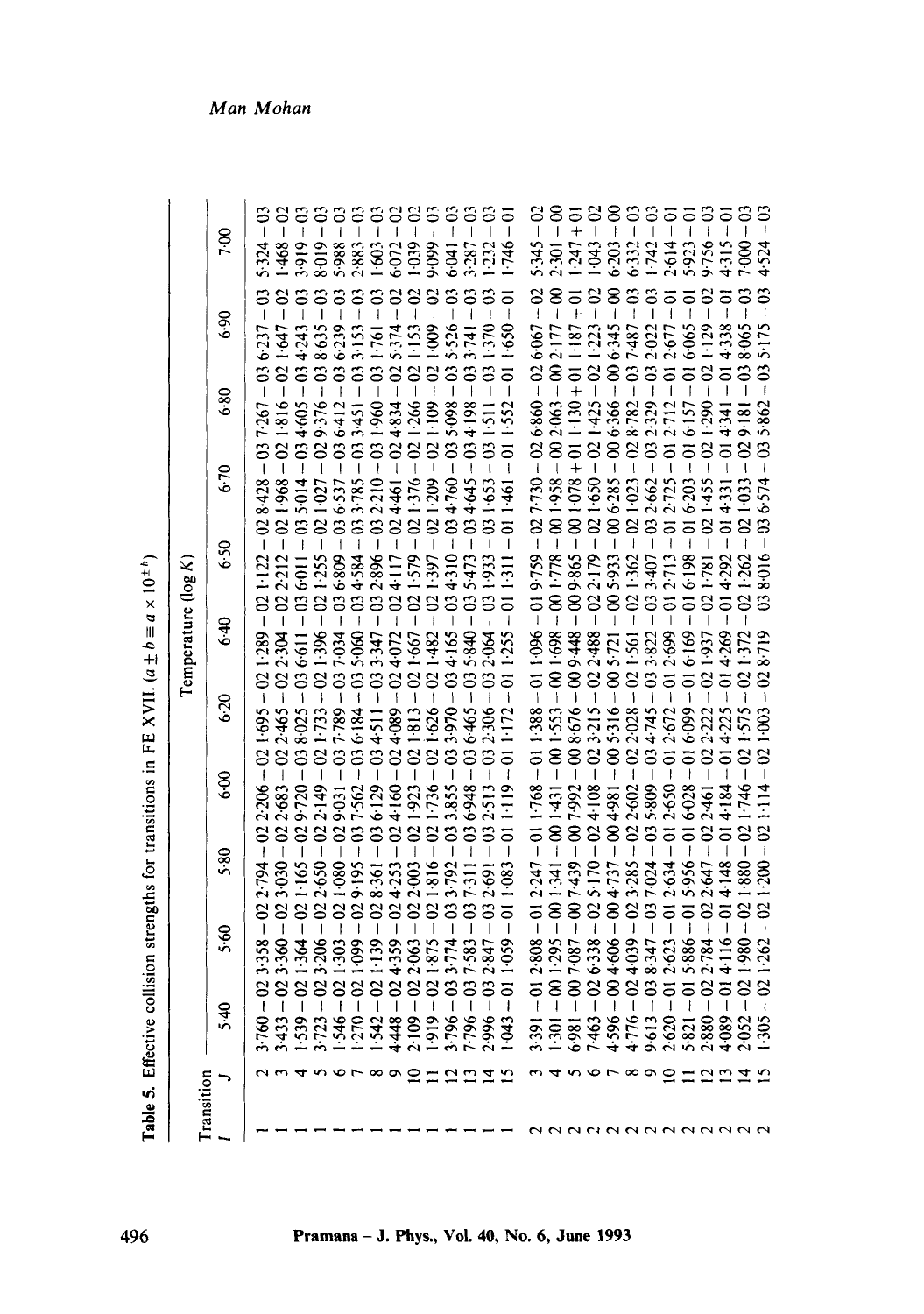| $\begin{array}{c} 38 \\ -1 \end{array}$<br>3.147<br>$\frac{33}{21}$<br>$-033732$<br>$-021563$<br>$-034409$ $-031323$ $-0313433$ $-0313433$ $-0313433$ $-03213433$ $-03203533$ $-03203533$ $-03203533$ $-0320353$<br>$-036091 - 032448$ $-022448$ $-0234373$ $-033732$ $-031385$ $-0313736$ $-031385$ $-0313736$ $-0313736$ $-0313736$ $-031374$ $-031374$<br>7.130<br>$-02$ y <sub>11</sub> :<br>$1-02$ 3.731.<br>$1.745 - 02$ 1.311<br>6.366 - 02 4.897<br>$-02$<br>$\begin{array}{r} -022238 \\ -018137 \\ -018137 \\ -02336 \\ -024326 \\ -04326 \\ -01432 \\ -01500 \\ -01500 \\ -01500 \\ -01100 \\ -01100 \\ -01100 \\ -01100 \\ -01100 \\ -01100 \\ -01100 \\ -01100 \\ -01100 \\ -01100 \\ -01100 \\ -01100 \\ -01100 \\ -01100 \\ -01100 \\ -01100 \\ -01100 \\ -01100 \\ -01100 \\ -01100$ | 1.334<br>2823<br>$-02$ | 2.478 | 3.473 | 8887<br>3355132<br>2.692<br>2.714<br>1.598<br>8885<br>88878 | $\frac{1}{\sqrt{1}}$<br>5.481<br>1.496<br>5.256 | 8.800<br>$-021.143$ | 8385335<br>$\frac{8}{1}$<br>616.1<br>2.533<br>1.858<br>$\frac{02}{10}$<br>1.253<br>2.757<br>1.822<br>5-092<br>1-355<br>1-789<br>1-789<br>$\mathbf{S}$ | 940<br>$\overline{c}$ | 2.643<br>1.1335<br>4.3854441386<br>4.5325<br>4.5325656<br>6.763<br>$\mathbf{S}$<br>$-894138$ $-89423$ $-89202089$ $-89202089$ $-89202089$ $-89202089$ $-89202089$ $-89202089$ $-89202089$ $-89202089$ $-89202089$ $-89202089$<br>3912<br>9071 - 2088 - 2007<br>2008 - 2007<br>2008 - 2012<br>$\overline{3}$<br>029-896<br>1.207<br>$-002945 - 022090$ $-0220001727 - 015776$ $-005776 - 015772$ $-005776 - 015727$ $-005776 - 015727$ $-005776 - 01597$<br>666<br>$-02$<br>I6L.<br>877<br>.881<br>$\rm s$ | 1:350<br>ఠ<br>1.328<br>$\overline{\circ}$<br>$\frac{315}{5}$<br>$-01$<br>$\overline{q}$<br>.248<br>$\overline{5}$ | 8.972<br>$\infty$<br>8.946<br>8.828<br>613<br>8.446<br>8.319<br>$-02$<br>8.220<br>$-02$ | 5<br>2024<br>$\overline{5}$<br>$\overline{5}$<br>2.219<br>$\overline{\sigma}$<br>$-294$<br>2.668<br>3.168 | 8.437<br>$\mathfrak{S}$<br>$-02$<br>1.176<br>$-02$<br>312<br>2.023 | 5889<br>3115<br>$-023$ | 6769<br>53265<br>53265<br>53267312<br>5780<br>3333833<br>7.553<br>4.125<br>4.2.3.85<br>5.7729<br>38388888<br>$-024930$ $-032776$ $-034205$ $-034205$ $-034205$ $-034205$ $-03495$ $-03495$<br>034485<br>$2 - 018396$<br>$- 033959$<br>$- 035184$<br>$- 035184$<br>$- 0025677$<br>$- 0023812$<br>$- 023812$<br>$- 036780$<br>$-1011002$<br>$-1034465$<br>$-103465$<br>$-1035580$<br>$-1035587$<br>$-103235$<br>$-103553$<br>$-103533$<br>1.986<br>871.7<br>886.1<br>$3 - 012905$ $- 022473$ $- 012697$ $- 012697$ $- 012697$ $- 012697$ $- 012697$ $- 012697$ $- 012677$ $- 012677$ $- 012677$ $- 0126772$ $- 0126772$<br>2.925<br>3.481<br>3.537<br>4.136<br>4.136 | $-002377$ $-023500$ $-035534$<br>2.294 | 4.008<br>9.527 | $\mathbf{C}$<br>$\mathfrak{S}$<br>$\mathfrak{S}$<br>5.075<br>$-03$<br>1.554<br>8.917 | 8.438<br>ड<br>-863<br>$\frac{141}{}$<br>$\ddot{\circ}$<br>$\mathbf{c}$<br>1.659<br>$\overline{\mathbf{c}}$<br>1.840<br>$\mathfrak{S}$<br>2.506<br>2.983 | 23<br>$\mathbf{S}$<br>703<br>4.199<br>5.783<br>6311<br>8.165<br>$\mathbf{c}$ | 2<br>$-02 -$<br>$\overline{5}$<br>1.035<br>$\overline{5}$<br>1.158<br>$\overline{0}$<br>1.447<br>$\overline{0}$<br>1.801<br>$\overline{5}$<br>2.220<br>ຸຣິ<br>2.671<br>$\overline{5}$ | 1417<br>877                    | 58<br>1152 | 1.463 | 등 2 3 5 5 2 8 2 3<br>- - - - - + - - - -<br>5845<br>885547<br>685547<br>5945<br>5956<br>35588<br>$-026538$ $-0194962$ $-0364962$ $-024962$ $-0365296$ $-0406296$ $-0407296$ $-0407296$ $-0407296$ $-0407296$ $-0407296$ $-0407296$<br>$-009646 - 009646$ $-037064 - 037064 - 031201 - 011201 - 040$<br>$1 - 001003$ $- 026020$ $- 037846$ $- 011123$ $- 011123$ $- 011232$ $- 01203034$ $- 023034$ $- 023034$<br>$-001.084$ $-027.320$ $-029.469$ $-011.181$ $+011.197$<br>$\begin{array}{r} -001133 \\ -028050 \\ -028050 \\ -021034 \\ -011180 \\ -011163 \\ -011163 \\ -011163 \\ -024081 \end{array}$<br>$-001255$ $-019668$ $-021228$ $-011486$ $-011406$ $+014022$ $+014022$ $-024731$<br>1.202<br>1.027<br>$\frac{1888}{1111}$<br>1.618<br>1.751<br>1.757<br>1.277<br>9.643<br>8888888888888888888888888<br>1845<br>1956<br>1966<br>1969<br>1969<br>1969<br>1969<br>$87777880787$ |           | 3.735<br>$-02.7$<br>4.081 | $-002.424$<br>$-002.292$<br>$-60.7$<br>2:022<br>2:782<br>1953<br>3024 | $\frac{610 \cdot 1}{640}$<br>83<br>1.239<br>$-02$<br>1.952<br>2.135<br>$-02$<br>2.482<br>$-02$ | $-03$<br>$-02$<br>610<br>$\infty$<br>$\infty$<br>$\infty$<br>$-922$<br>$\Omega$<br>$\infty$ |
|------------------------------------------------------------------------------------------------------------------------------------------------------------------------------------------------------------------------------------------------------------------------------------------------------------------------------------------------------------------------------------------------------------------------------------------------------------------------------------------------------------------------------------------------------------------------------------------------------------------------------------------------------------------------------------------------------------------------------------------------------------------------------------------------------|------------------------|-------|-------|-------------------------------------------------------------|-------------------------------------------------|---------------------|-------------------------------------------------------------------------------------------------------------------------------------------------------|-----------------------|-----------------------------------------------------------------------------------------------------------------------------------------------------------------------------------------------------------------------------------------------------------------------------------------------------------------------------------------------------------------------------------------------------------------------------------------------------------------------------------------------------------|-------------------------------------------------------------------------------------------------------------------|-----------------------------------------------------------------------------------------|-----------------------------------------------------------------------------------------------------------|--------------------------------------------------------------------|------------------------|--------------------------------------------------------------------------------------------------------------------------------------------------------------------------------------------------------------------------------------------------------------------------------------------------------------------------------------------------------------------------------------------------------------------------------------------------------------------------------------------------------------------------------------------------------------------------------------------------------------------------------------------------------------------|----------------------------------------|----------------|--------------------------------------------------------------------------------------|---------------------------------------------------------------------------------------------------------------------------------------------------------|------------------------------------------------------------------------------|---------------------------------------------------------------------------------------------------------------------------------------------------------------------------------------|--------------------------------|------------|-------|------------------------------------------------------------------------------------------------------------------------------------------------------------------------------------------------------------------------------------------------------------------------------------------------------------------------------------------------------------------------------------------------------------------------------------------------------------------------------------------------------------------------------------------------------------------------------------------------------------------------------------------------------------------------------------------------------------------------------------------------------------------------------------------------------------------------------------------------------------------------------------------|-----------|---------------------------|-----------------------------------------------------------------------|------------------------------------------------------------------------------------------------|---------------------------------------------------------------------------------------------|
|                                                                                                                                                                                                                                                                                                                                                                                                                                                                                                                                                                                                                                                                                                                                                                                                      |                        |       |       | 456789                                                      |                                                 |                     | 27                                                                                                                                                    |                       | 2-798<br>1-013<br>2-295 1-4-95 355<br>1-945 1-4-95 1-575<br>1-945 1-575 1-945                                                                                                                                                                                                                                                                                                                                                                                                                             |                                                                                                                   |                                                                                         |                                                                                                           | n v r x o                                                          |                        | 444324<br>3.274<br>4.1624<br>4.179241534                                                                                                                                                                                                                                                                                                                                                                                                                                                                                                                                                                                                                           |                                        |                |                                                                                      |                                                                                                                                                         |                                                                              | 3.070                                                                                                                                                                                 | $\circ$ $\sim$ $\circ$ $\circ$ |            |       | 2-057<br>1-793<br>1-315<br>1-3158<br>6-3342<br>1-342<br>$\mathbf{c}$                                                                                                                                                                                                                                                                                                                                                                                                                                                                                                                                                                                                                                                                                                                                                                                                                     | $\Xi \Xi$ |                           |                                                                       |                                                                                                | 2.113                                                                                       |
|                                                                                                                                                                                                                                                                                                                                                                                                                                                                                                                                                                                                                                                                                                                                                                                                      |                        |       |       |                                                             |                                                 |                     |                                                                                                                                                       |                       |                                                                                                                                                                                                                                                                                                                                                                                                                                                                                                           |                                                                                                                   |                                                                                         |                                                                                                           |                                                                    |                        |                                                                                                                                                                                                                                                                                                                                                                                                                                                                                                                                                                                                                                                                    |                                        |                |                                                                                      |                                                                                                                                                         |                                                                              |                                                                                                                                                                                       |                                |            |       |                                                                                                                                                                                                                                                                                                                                                                                                                                                                                                                                                                                                                                                                                                                                                                                                                                                                                          |           |                           |                                                                       |                                                                                                |                                                                                             |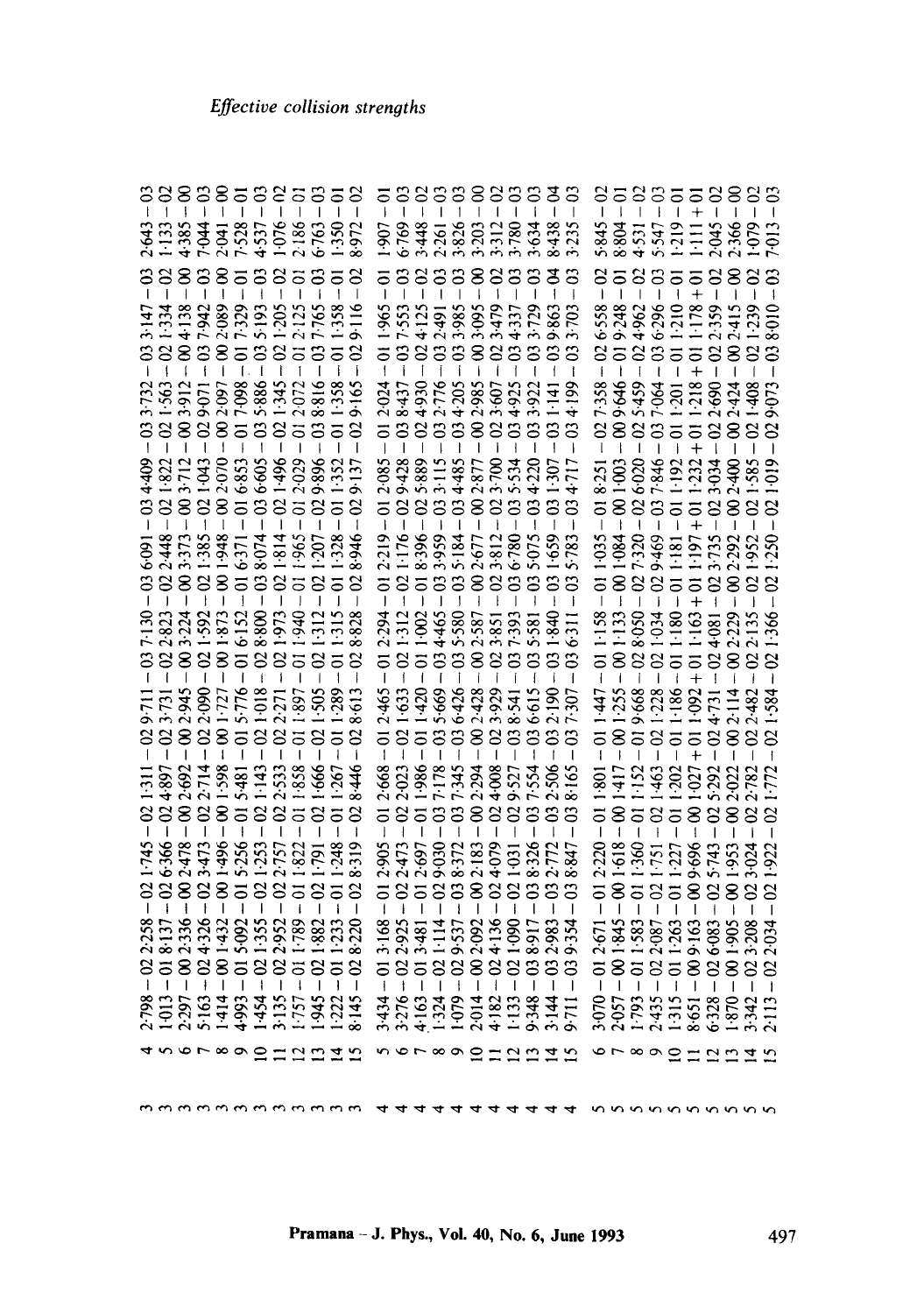| $-02$<br>$\overline{6}$<br>4.482<br>2.889<br>$-02$<br>$\begin{array}{r} -0.5000 \\ -0.2985 \\ -0.3985 \\ -0.298645 \\ -0.298645 \\ -0.298645 \\ -0.2986497 \\ -0.2994974 \\ -0.2994974 \\ -0.2994974 \\ -0.2994974 \\ -0.2994974 \\ -0.2994974 \\ -0.2994974 \\ -0.2994974 \\ -0.2994974 \\ -0.2994974 \\ -0.2994974 \\ -0.2994974 \\ -0.2994974 \\ -0.29$<br>$-0.25587$<br>$-0.3563$<br>$-0.35574$<br>$-0.25574$<br>$-0.25574$<br>$-0.25771$<br>$-0.25771$<br>$-026217$<br>$+013.137$<br>$+013.394$<br>$-025.394$<br>$-025.135$<br>$-023.128$<br>$-023.128$<br>7.651<br>3.314<br>$rac{1}{6}$<br>$7 - 018438$<br>$4 + 013431$<br>$5 - 025243$<br>$5 - 025243$<br>$7 - 025243$<br>$7 - 024589$<br>$7 - 034289$<br>$7 - 03929$<br>$7 - 022153$<br>$3 - 011027$<br>$1 - 013734$<br>$- 0253535$<br>$- 0215935$<br>$- 0215935$<br>$- 025987$<br>$- 035987$<br>$- 0.5987$<br>$- 0.5987$<br>$59 - 011 - 729 - 011 - 477 - 011 - 238 - 94 - 015 - 838 - 104 - 670 - 014 + 14 - 19 - 025 - 408 - 025 - 335 - 025 - 237 - 537 - 402 - 356 - 022 - 797 - 022 - 339 - 99 - 027 - 535 - 025 - 025 - 877 - 16 - 003 - 908 - 003 - 200 - 003 - 470 - 88 - 023 - 1210 - 023 - 0$ | $888885$<br>$6.362$<br>$7.446$<br>$2.138$<br>$7.318$<br>$7.318$<br>$7.318$<br>888<br>$3 - 025.255 - 25.255 - 25.255 - 25.3922 - 25.3922 - 25.3922 - 25.3922 - 25.3922 - 25.3922 - 25.3922 - 25.3922 - 25.3922 - 25.3922 - 25.3922 - 25.3922 - 25.3922 - 25.3922 - 25.3922 - 25.3922 - 25.3922 - 25.3922 - 25.3922 - 25.3922 - 25.3922 - 25.$ |                   | 88<br>$-021-423$<br>1.604<br>1.971<br>$-021$ | 8.045<br>ఠ<br>8.192<br>$\overline{5}$<br>8.204<br>$-6$<br>$-018103$<br>$-017.705$<br>$-017475$<br>7.049<br>$\overline{5}$ | $-02$<br>2.103<br>$-02$<br>2.088<br>$-02$<br>2.047<br>$\infty$<br>$-02$ | $-02$<br>$-02$<br>3.967<br>8<br>$\mathbf{f}$ | 388338<br>3426<br>179571<br>1796<br>1796<br>1796<br>$-031.968 -$ $-02167 -$ $-028.998 -$ $-028.998 -$ $-029.166 -$ $-029.326$<br>$82 - 02 7:331 - 02 5:369 - 02 4:609 -\n59 - 03 2:909 - 03 2:431 - 03 2:198 -\n23 - 00 2:185 - 00 2:255 - 00 2:235 -\n13 - 02 9:525 - 02 8:916 - 02 8:543 -\n57 - 02 1:423 - 02 1:158 - 02 1:033 -$<br>$6 - 01$ 1:177 – 01 8:582<br>$-5 - 03$ 3:705 – 03 3:139<br>$-7 - 00$ 1:993 – 00 2:123<br>$-2 - 01$ 1:045 – 01 9:813<br>$-4 - 02$ 1:811 – 02 1:557<br>$-6 - 00$ 6:091 – 00 6:477<br>$-1.466$<br>$-1.435$<br>$-0.3435$<br>$-0.1437$<br>$-0.1437$<br>$-0.2434$<br>$-0.2434$<br>$-0.2434$<br>$1 - 012.155$<br>$3 - 035.167$<br>$2 - 001.778$<br>$3 - 011.218$<br>$1 - 022.217$<br>$1 - 025.324$<br>$-1012801$<br>$-1036.173$<br>$-001.692$<br>$-1011.348$<br>$-10122.361$<br>$-1022.361$ | 883                          | 8<br>$-007.543$<br>$-021.508$<br>$-007.236$<br>$-006.702$<br>$-022.073$ | $\frac{1}{2}$<br>$\mathbf{S}$<br>$-021.694$<br>$-027$<br>2.609<br>$-03$<br>2.908<br>9.718<br>$-02$<br>$-023.147$<br>3.325<br>$\frac{1}{1}$ | $\frac{3}{1}$<br>572<br>4.158<br>4.781<br>$035-429$<br>$-03$ | $-03$<br>ප<br>3.069<br>$-03$<br>$-033.640$<br>$-034.299$<br>$-0.35953$<br>$-0.36550$<br>$-021.779$ | $\ddot{\circ}$<br>I | $-035:273$<br>$-021:221$<br>$-022:143$<br>$1 - 02$ 1:533<br>$-02$ 2:043 | $\begin{array}{cccc}\n 33885 \\  111111\n \end{array}$<br>2573<br>2538885417<br>2538825417<br>388<br>Ī<br>$3 - 034660 - 034077 -$<br>$1 - 021074 - 029335 -$<br>$3 - 02207 - 022282 -$<br>$5 - 021501 - 021326 -$<br>$0 - 002464 - 002552 -$<br>$0 - 002464 - 002552 -$<br>$-021.685$<br>$-022061$<br>$3 - 029.652 - 036.995 -$<br>$4 - 038.510 - 037.216 -$<br>$5 - 022.022 - 021.694 -$<br>$8 - 021.951 - 022.006 -$<br>$6 - 022.599 - 022.247 -$<br>$-021:323$<br>$-029.744$<br>$-022.355$<br>$-02.355$<br>$-02.396$<br>$-102.396$<br>$3 - 021.091 - 029$<br>$6 - 022.706 - 022$<br>$1 - 021.898 - 021.4$<br>$5 - 023.157 - 022.4$<br>$1 - 001.825 - 001.4$<br>$-022301$<br>$-021203$<br>$-023106$<br>$-021801$<br>$-023355$ | 8<br>$1 - 00 \frac{1}{2} \frac{1001}{7 \cdot 100} - 0$<br>2.150<br>$-0022$<br>1914<br>6297<br>1.751<br>5.987<br>$-60$ | $\overline{5}$<br>$x - 002380 -$<br>$- 017480 -$<br>7.482<br>$-0.8$<br>$\overline{q}$<br>$\overline{5}$<br>$\overline{0}$<br>$\overline{a}$ | $-63$<br>ຶ່<br>$-034.398$ | 3833<br>$-0.14$<br>$-0.16$<br>$-0.16$<br>$-0.16$<br>$-0.16$<br>$-0.16$<br>$-0.16$<br>$-0.16$<br>$-0.16$<br>$-0.16$<br>$-0.16$<br>$-0.16$<br>$-0.16$<br>$-0.16$<br>$-0.16$<br>$-0.16$<br>$-0.16$<br>$-0.16$<br>$-0.16$<br>$-0.16$<br>$-0.16$<br>$-0.16$<br>$-0.16$<br>$-0.16$<br>$-0.1$<br>$1 - 034960$<br>$7 - 035952$<br>$1 - 039664$<br>$1 - 039664$<br>$1 - 031487$<br>$- 031487$<br>$-0.036 - 121$<br>$-0.37 - 317$<br>$+ -0.38971$<br>$+ -0.3169$<br>$+ -0.3169$<br>$4 - 037804 - 036700 -$<br>$3 - 029407 - 03809 -$<br>$2 - 038259 - 038694 -$<br>$8 - 032506 - 032066 -$<br>$8 - 032506 - 032066 -$ | 33335<br>3.355<br>4.175<br>4.114<br>4.1772<br>5.274<br>$\overline{0}$<br>$+033860$<br>$+1034719$<br>$+034719$<br>$-021.059$<br>$-046$<br>$-046728$<br>$-046728$<br>$-046728$<br>9.581<br>9.219<br>$7 - 029.607 - 038.784 - 7 - 021.979 - 021.079 - 021.079 - 021.079 - 037.962 - 037.962 - 037.962 - 032.914 - 032.918 - 032.918 - 032.918 - 032.918 - 032.914 - 033.914 - 033.914 - 033.914 - 033.914 - 033.914 - 033.914 - 033.914 - 033.914 - 033.914$<br>$1 - 021.028$<br>$1 - 021.317$<br>$1 - 021.7726$<br>$1 - 033.703$<br>$1 - 033.129$<br>$1 - 037.625$<br>$1 - 017.625$ |  |
|------------------------------------------------------------------------------------------------------------------------------------------------------------------------------------------------------------------------------------------------------------------------------------------------------------------------------------------------------------------------------------------------------------------------------------------------------------------------------------------------------------------------------------------------------------------------------------------------------------------------------------------------------------------------------------------------------------------------------------------------------------------------------------------------------------------------------------------------------------------------------------------------------------------------------------------------------------------------------------------------------------------------------------------------------------------------------------------------------------------------------------------------------------------|----------------------------------------------------------------------------------------------------------------------------------------------------------------------------------------------------------------------------------------------------------------------------------------------------------------------------------------------|-------------------|----------------------------------------------|---------------------------------------------------------------------------------------------------------------------------|-------------------------------------------------------------------------|----------------------------------------------|------------------------------------------------------------------------------------------------------------------------------------------------------------------------------------------------------------------------------------------------------------------------------------------------------------------------------------------------------------------------------------------------------------------------------------------------------------------------------------------------------------------------------------------------------------------------------------------------------------------------------------------------------------------------------------------------------------------------------------------------------------------------------------------------------------------------------|------------------------------|-------------------------------------------------------------------------|--------------------------------------------------------------------------------------------------------------------------------------------|--------------------------------------------------------------|----------------------------------------------------------------------------------------------------|---------------------|-------------------------------------------------------------------------|---------------------------------------------------------------------------------------------------------------------------------------------------------------------------------------------------------------------------------------------------------------------------------------------------------------------------------------------------------------------------------------------------------------------------------------------------------------------------------------------------------------------------------------------------------------------------------------------------------------------------------------------------------------------------------------------------------------------------------|-----------------------------------------------------------------------------------------------------------------------|---------------------------------------------------------------------------------------------------------------------------------------------|---------------------------|-------------------------------------------------------------------------------------------------------------------------------------------------------------------------------------------------------------------------------------------------------------------------------------------------------------------------------------------------------------------------------------------------------------------------------------------------------------------------------------------------------------------------------------------------------------------------------------------------------------|-----------------------------------------------------------------------------------------------------------------------------------------------------------------------------------------------------------------------------------------------------------------------------------------------------------------------------------------------------------------------------------------------------------------------------------------------------------------------------------------------------------------------------------------------------------------------------------|--|
|                                                                                                                                                                                                                                                                                                                                                                                                                                                                                                                                                                                                                                                                                                                                                                                                                                                                                                                                                                                                                                                                                                                                                                  |                                                                                                                                                                                                                                                                                                                                              |                   |                                              |                                                                                                                           |                                                                         | 3.471                                        |                                                                                                                                                                                                                                                                                                                                                                                                                                                                                                                                                                                                                                                                                                                                                                                                                              | 1615<br>1533<br>2474<br>5451 |                                                                         |                                                                                                                                            |                                                              |                                                                                                    |                     |                                                                         | 2.791<br>1.318<br>1.894<br>3.510                                                                                                                                                                                                                                                                                                                                                                                                                                                                                                                                                                                                                                                                                                | 1.684<br>5.910                                                                                                        |                                                                                                                                             |                           |                                                                                                                                                                                                                                                                                                                                                                                                                                                                                                                                                                                                             |                                                                                                                                                                                                                                                                                                                                                                                                                                                                                                                                                                                   |  |
| 7890                                                                                                                                                                                                                                                                                                                                                                                                                                                                                                                                                                                                                                                                                                                                                                                                                                                                                                                                                                                                                                                                                                                                                             |                                                                                                                                                                                                                                                                                                                                              | $\Xi$ $\Xi$ $\Xi$ |                                              |                                                                                                                           |                                                                         |                                              | ∞๑๐襤¤                                                                                                                                                                                                                                                                                                                                                                                                                                                                                                                                                                                                                                                                                                                                                                                                                        |                              |                                                                         |                                                                                                                                            |                                                              |                                                                                                    |                     |                                                                         |                                                                                                                                                                                                                                                                                                                                                                                                                                                                                                                                                                                                                                                                                                                                 |                                                                                                                       |                                                                                                                                             |                           |                                                                                                                                                                                                                                                                                                                                                                                                                                                                                                                                                                                                             |                                                                                                                                                                                                                                                                                                                                                                                                                                                                                                                                                                                   |  |
|                                                                                                                                                                                                                                                                                                                                                                                                                                                                                                                                                                                                                                                                                                                                                                                                                                                                                                                                                                                                                                                                                                                                                                  |                                                                                                                                                                                                                                                                                                                                              |                   |                                              |                                                                                                                           |                                                                         |                                              |                                                                                                                                                                                                                                                                                                                                                                                                                                                                                                                                                                                                                                                                                                                                                                                                                              |                              |                                                                         |                                                                                                                                            |                                                              |                                                                                                    |                     |                                                                         |                                                                                                                                                                                                                                                                                                                                                                                                                                                                                                                                                                                                                                                                                                                                 |                                                                                                                       |                                                                                                                                             |                           |                                                                                                                                                                                                                                                                                                                                                                                                                                                                                                                                                                                                             |                                                                                                                                                                                                                                                                                                                                                                                                                                                                                                                                                                                   |  |

 $\hat{\boldsymbol{\beta}}$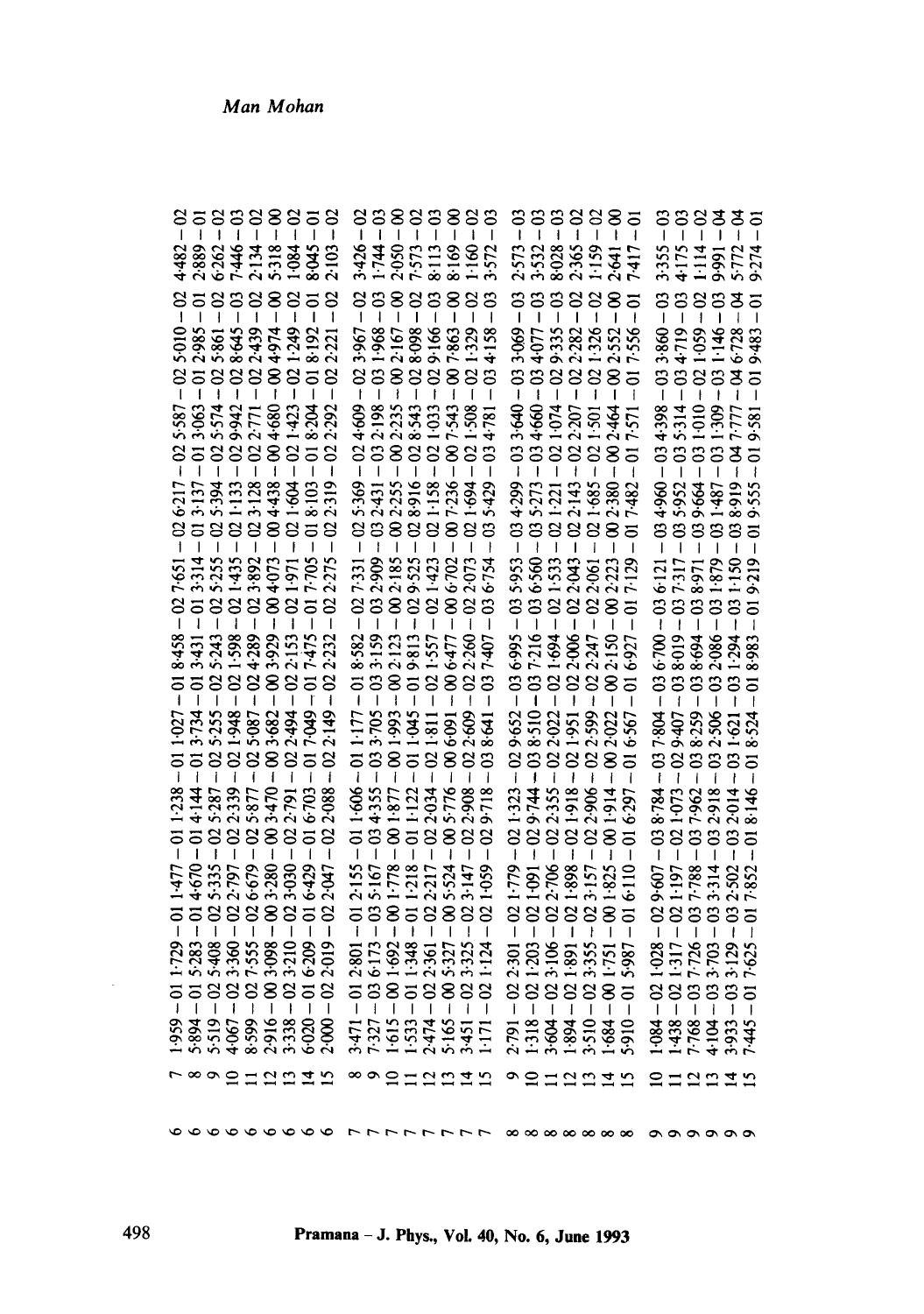| $202\overline{7}265 - 02\overline{7}277 - 02\overline{7}189 - 02\overline{7}1793 - 02\overline{7}4938 - 026\overline{7}6938 - 026\overline{7}15 - 026\overline{7}15 - 026\overline{7}22 - 026\overline{7}11 - 026\overline{7}101 - 020\overline{7}101 - 020\overline{7}101 - 020\overline{7}101 - 020\overline{7}101 - 020\overline{7}101 - 0$<br>$\frac{5}{2}$               | Ā |  |
|-------------------------------------------------------------------------------------------------------------------------------------------------------------------------------------------------------------------------------------------------------------------------------------------------------------------------------------------------------------------------------|---|--|
| 10 − 689−0 10 − 890−0 10 − 958−0 10 − 556−0 10 − 101−1 10 − 101−1 10 − 105−1 10 − 565−1 10 − 655−1 10 − 655−1 10 − 655−1 10 − 655−1 10 − 655−1 10 − 655−1 10 − 655−1 10 − 655−1 10 − 655−1 10 − 655−1 10 − 655−1 10 − 655−1<br>10 - 6t 10 - 10 - 191 0 10 - 981 0 10 - 902 0 10 - 6t2 0 10 - 0L2 0 10 - 11 r.0 10 - 14r.0 10 - 14r.0 10 - 66r.0 10 - 91 t-0<br>$\vec{a}$<br>≌ |   |  |
| $1738 - 011683 - 011604 - 011496 - 011198 - 011111 - 011919 - 038439 - 027589 - 026782 - 02$                                                                                                                                                                                                                                                                                  |   |  |
| $1.729 - 011.673 - 011.594 - 011.486 - 011.36 - 011.189 - 011.103 - 019.257 - 028.395 - 027.571 - 026.797 - 028.394 - 028.316 - 027.821 - 027.629 - 026.625 - 025.847 - 025.429 - 024.571 - 024.146 - 923.733 - 023.338 - 025.429 - 023.5733 - 023.57$                                                                                                                        |   |  |
| IO + τς Ι + 1 Ο − 08 Τ + 1 Ο − 8 τς 1 Ο − 8 τς 1 Ο − 09 Σ + 1 Ο − 099 -1 Ο − 21 Σ + 1 Ο − 8 Σ Σ 2 Ο − 1 Ο τ 4 Σ 1 Ο − 08 Τ 2 Ο − 4 Σ Τ Σ<br>$\bar{\omega}$                                                                                                                                                                                                                    |   |  |
| $20 - 87$ $- 20 - 22$ $- 20 - 80$ $- 20 - 8$ $- 20 - 87$ $- 20 - 87$ $- 20 - 87$ $- 20 - 89$ $- 20 - 80$ $- 20 - 80$ $- 20 - 80$ $- 20 - 80$ $- 20 - 80$                                                                                                                                                                                                                      |   |  |
|                                                                                                                                                                                                                                                                                                                                                                               |   |  |
| $2.518 - 01$ $2.421 - 01$ $2.302 - 01$ $2.156 - 01$ $1.982 - 01$ $1.786 - 01$ $1.469 - 01$ $1.361 - 01$ $1.254 - 01$ $1.148 - 01$<br>8.651 - 02 8.351 - 02 7.939 - 02 7.393 - 02 6.710 - 02 5.910 - 02 5.482 - 02 4.614 - 02 4.191 - 02 3.                                                                                                                                    |   |  |
|                                                                                                                                                                                                                                                                                                                                                                               |   |  |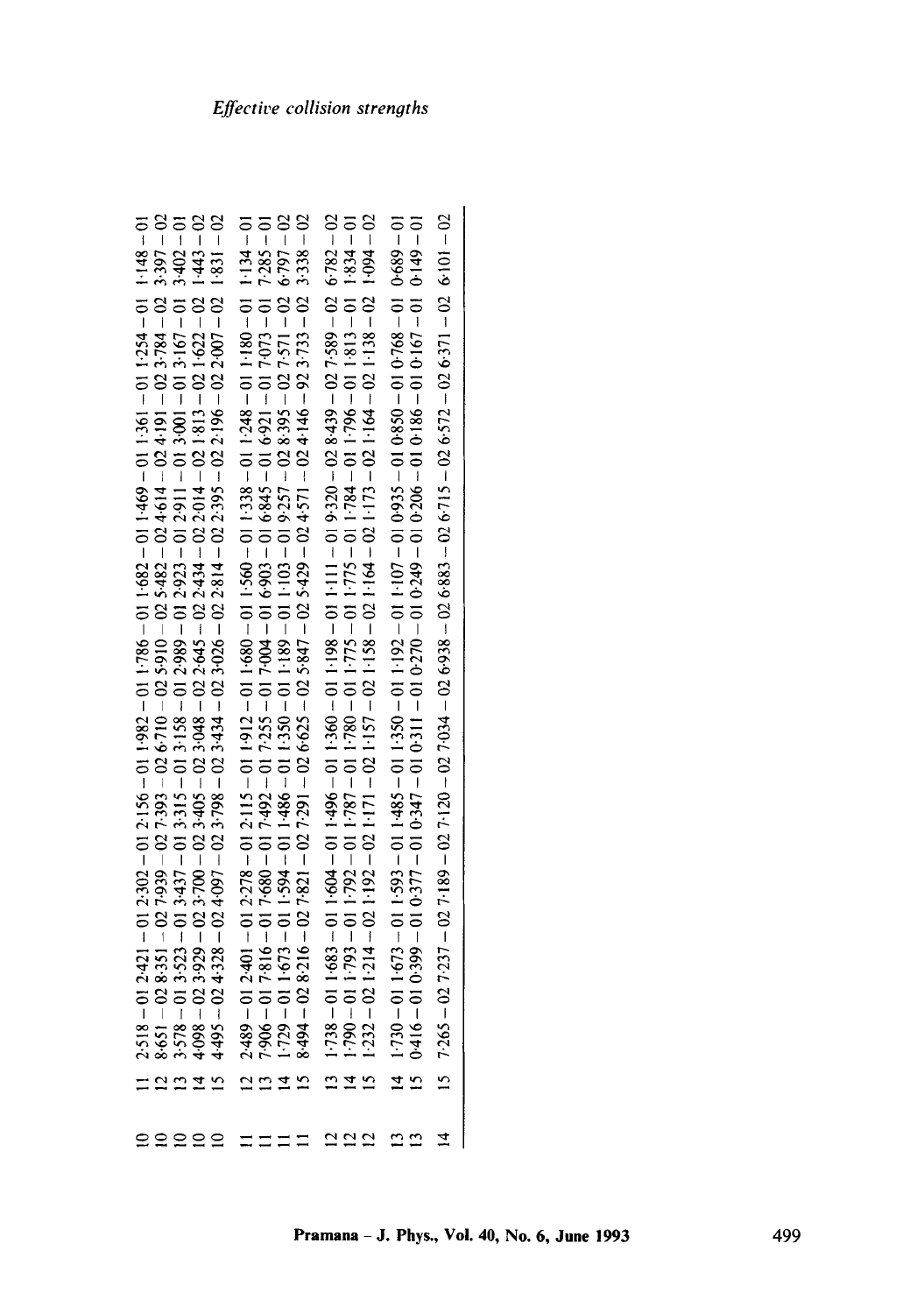## *Man Mohan*

results  $(y_{\text{out}})$  with that of Smith *et al* [11]  $(y_s)$  by including cascade and resonance excitation we find that for transition to higher excited states e.g.  $2p^6 1s^e \rightarrow 2p^5 3d^1 P^0$ , the value of  $\gamma$  at log  $T_e = 6.0$  and  $\gamma_{\text{our}} \approx 0.10$  while at log  $T_e = 7.0$  we have  $\gamma_{\text{our}} \approx 0.17$ and  $\gamma_s = 0.15$ . Thus for transition to excited states our results lie above than that obtained by Smith *et al* [11]. However, for transition to  $2p^5 3s^1 P^0$  from ground state we have  $\gamma_{\text{our}} \simeq 0.03$ ,  $l_s \simeq 0.11$  at log  $T_e = 6.0$  while  $\gamma_{\text{our}} \simeq 0.14$ ,  $\gamma_s \simeq 0.08$  at log  $T_e \simeq 7.0$ . Thus we find that radiative cascade and resonance contributions play an insignificant role at higher temperature where R-matrix results are more reliable, whereas their contributions becomes important at low temperatures and for excitation to lower excited states as also shown by Smith *et al* [11]. Among the transitions from  $2p^53s^3P^{\circ}$ , the largest  $\gamma$  was for the  $2p^53s^3P^0 \rightarrow 2p^53p^3D^e$  transition. Among all the 105 transitions, the value of  $\gamma$  for  $2p^5$ <sup>3</sup> $p^3D^e \rightarrow 2p^53d^3F^0$  was found to be the largest, which is again dipole allowed.

Finally, since the ground state  $2s^2 2p^6$  <sup>1</sup>S<sup>e</sup> has no fine structure, one can easily deduce the collision strengths for transitions from this to various fine structure levels from our results in the LS coupling scheme using the following relations:

$$
\gamma({}^{1}S_{0} \rightarrow (2s+1)_{LJ}) = \frac{(2J+1)}{(2L+1)(2S+1)} \gamma({}^{1}S^{e} \rightarrow (2s+1)_{L}).
$$

#### **Acknowledgements**

The author is thankful to Interuniversity Centre for Astronomy and Astrophysics, Pune for providing facilities for working. The author is also thankful to DST (India), UGC (India) and SERC (UK) for financial support.

#### **References**

- [1] R K Janev, *Phys Scr.* 137, 5 (1991)
- [2] D L McKenzie, F P Keenan, S M McCann, K A Berrington, A Hibbert and M Mohan, *Astrophys. J.* 385 378 (1992)
- [3] F P Keenen, M Mohan, A Hibbert, K L Baluja and R H G Reid, *Phys. Scr.* 43, 147 (1991)
- [4] D L Matthew *et al. Phys. Rev. Lett.* 54, 110 (1985)
- [5] F Tyren *Z. Phys.* 111, 314 (1938)
- [6] H Gorden, M J Hobby and M J Peacock, *J. Phys.* BI2, 1985 (1980)
- [7] R L Hutcheon, J P Pye and K D Evan, *Astron. Astrophys.,* 51, 451 (1976)
- [8] J B Mann, *At. Data Nucl. Data Tables,* 29, 407 (1983)
- [9] B W Smith, J C Raymond, J B Mann and R D Cowan, *Astrophys. J.* 198, 898 (1985) A Hibbert, M Mohan and M Le Dourneuf, *J Phys.* B25, 1107 (1992)
- [10] A K Bhatia, U Feldman and J F Seely, *At. Data Nucl. Data Tables,* 32, 435 (1985)
- [11] H Zhang, D H Sampson, R E M Clark and J B Mann, *At. Data Nucl. Data Tables,* 37, 17 (1987)
- [12] P L Hagelstein and R K Jung, *At. Data Nucl. Data Tables* 57, 121 (1987)
- [13-1 P G Burke and W D Robb, *Adv. At. Mol. Phys.* 11, 143 (1975)
- [14] M Mohan, A Hibbert and P G Burke, *J. Phys.* 23, 997 (1990) M Mohan and M Le Dourneuf, *Astron. Astrophys.* 227, 285 (1990) M Mohan, A Hibbert, K A Berrington and P G Burke, *J. Phys.,* B23, 989, (1990) M Mohan, M Le Dourneuf, A Hibbert and P G Burke, *Mon. Not. R. Astron. Soc.* 243, 372 (1990)
	- M Mohan and M Le Dourneuf, *Phys. Rev.* A41, 2862 (1990)
	- M Mohan, A Hibbert and P G Burke, *J. Phys.* B24, 299 (1991)
	- M Mohan, K L Baluja, Y Parsad and A Hibbert, *J. Phys.* 24, 3369 (1991)